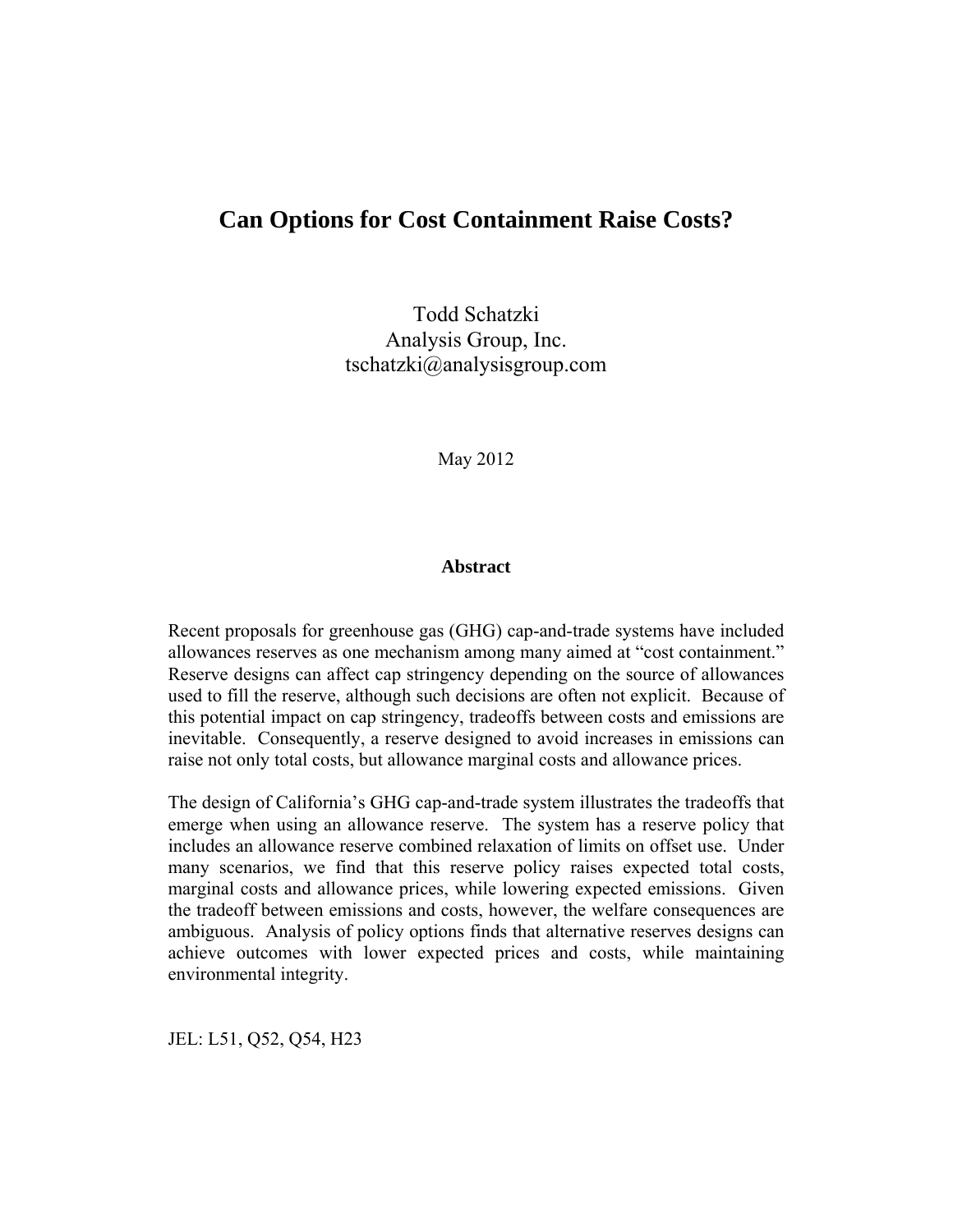# **Can Options for Cost Containment Raise Costs?**

# **Todd Schatzki Analysis Group, Inc.**

May 2012

#### **I. Introduction**

 $\overline{a}$ 

In recent efforts to design and implement cap-and-trade systems, particularly for greenhouse gas (GHG) emissions, "cost containment" has become a critical issue for addressing the program's economic impacts. Cost containment encompasses a suite of provisions aimed at mitigating the cost of achieving emission reductions, such as allowance borrowing and banking, use of credits for emission reductions made outside of the cap ("offsets"), longer (multi-year) compliance periods, price caps (and floors), and, most recently, allowance reserves. While the design of cost containment mechanisms has received much attention, less recognized is the potential for certain cost containment measures to potentially *raise* costs. An example of such a mechanism is an allowance reserve.<sup>[1](#page-1-0)</sup>

An allowance reserve, like a price cap (or "safety valve"), lowers costs by relaxing emission targets when the marginal cost of emission reductions is high. $<sup>2</sup>$  $<sup>2</sup>$  $<sup>2</sup>$  Many recent proposals for GHG cap-and-</sup> trade systems have included allowance reserves in lieu of a price cap, including California's GHG trading system, due to go into effect in  $2013$  $2013$ .<sup>3</sup> Allowance reserves have been introduced to address certain concerns with a safety valve. In particular, some have raise the concern that a price cap could lead to excess emissions, because it would introduce enough new allowances to the market to keep prices from rising above the predetermined trigger price.<sup>[4](#page-1-3)</sup> Given the potential for an unlimited supply of allowances to enter the market, some see this as risking the integrity of the program's emissions targets. A related

<span id="page-1-0"></span><sup>&</sup>lt;sup>1</sup> Other examples include a price collar, which combines a price floor and price cap.

<span id="page-1-1"></span> $2^{2}$  By relaxing the emissions cap when the marginal cost of emission reductions exceeds marginal benefits, both mechanisms can increase the efficiency of a cap-and-trade policy given uncertainty over future costs. Murray, Newell and Pizer, 2008; Fell et al., 2010.

<span id="page-1-2"></span> $3$  In addition, the most recent congressional attempts at comprehensive climate policy included allowance reserves (e.g., the Waxman-Markey bill, American Clean Energy and Security Act (HR 2454).)

<span id="page-1-3"></span><sup>&</sup>lt;sup>4</sup> In fact, an allowance reserve can effectively achieve the same unlimited supply of allowances as a price cap if the reserve is continuously replenished with allowances, potentially from emission reductions made outside the cap – that is, offsets. Under some proposals, reserve allowances are released based upon criteria and conditions determined by a market committee based upon its assessment of market conditions, program performance, and potentially other factors. The discussion of allowance reserves in this paper assumes that reserves are released based upon *predetermined* price triggers (or other conditions.)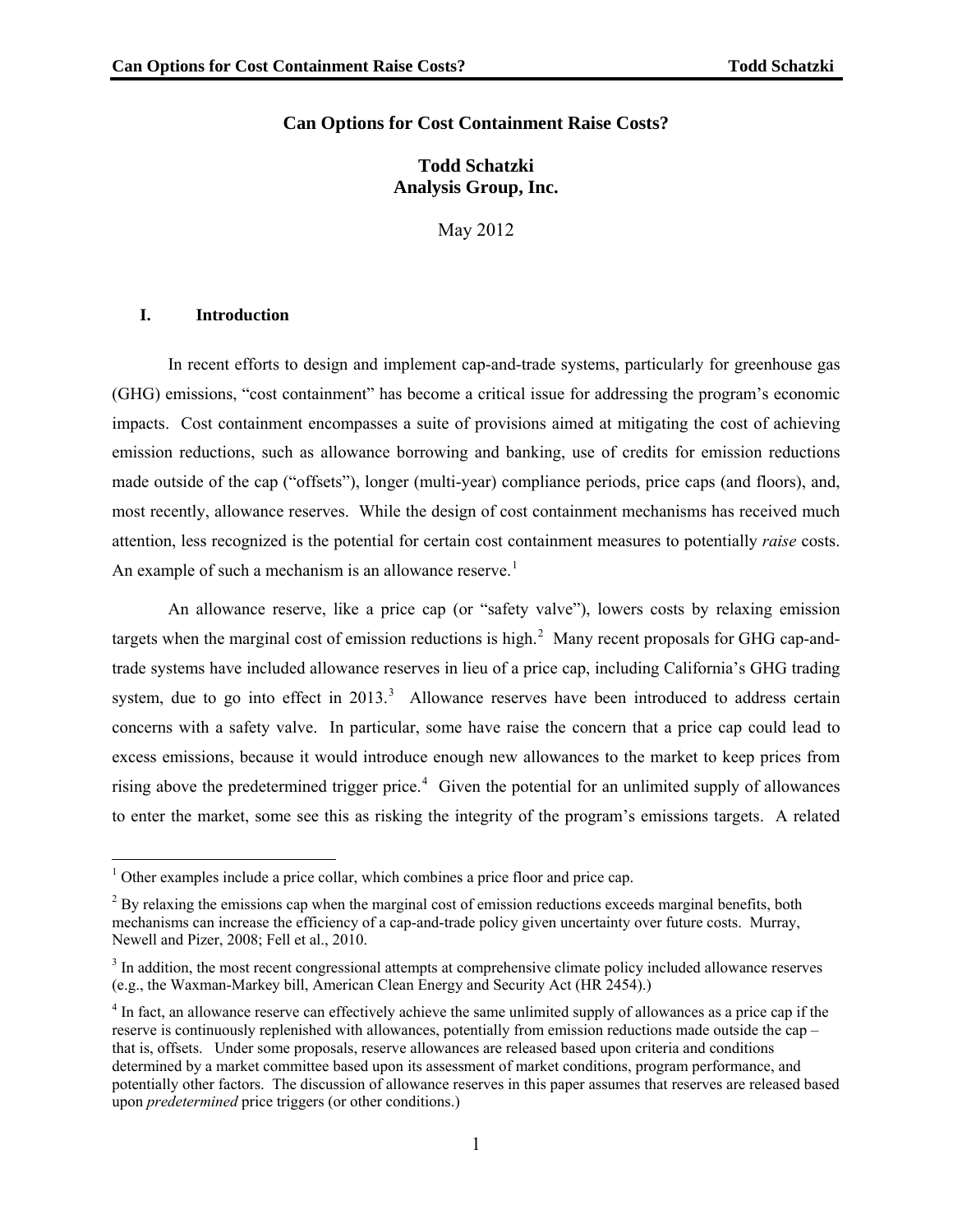$\overline{a}$ 

concern is that the safety value will lead to excessive allowance banking which may limit regulator's flexibility to increase the cap's stringency in future years given new information about costs or benefits.<sup>[5](#page-2-0)</sup>

An allowance reserve can mitigate these perceived risks in two ways. First, the quantity of allowances provided by an allowance reserve can be limited to a finite quantity by establishing a reserve of fixed size at the outset of a program. Thus, a reserve can limit the supply of new allowances, and provide regulators with more discretion to shape supply and demand in future years.<sup>[6](#page-2-1)</sup> Second, allowances used to fill the reserve can be taken from specific sources (or budgets) that ensure that net emissions do not increase.<sup>[7](#page-2-2)</sup>

However, neither of these alternatives fully avoid an inevitable tension between the desire to limit emissions – often expressed as a concern about environmental "integrity" – and the desire to "contain" costs. For example, consider a "strict" definition of environmental integrity in which emissions can never exceed predetermined targets. In this case, the allowance reserve would need to be filled with allowances from under the cap. Because of the resulting one-for-one increase in cap stringency, the reserve would provide no cost mitigation; the reserve increases cap stringency when costs are low, but provides no flexibility when costs are high. Thus, policymakers must consider either relaxing this criteria of "strict" environmental integrity, or creating a "reserve policy" that combines an allowance reserve with other measures aimed at mitigating costs. For example, an allowance reserve could be combined with a policy that relaxes limits on the use of emission offsets. Under these circumstances, the consequences for costs and emissions would depend on the particular details of any "package" of mechanisms. $8$ 

Section II of this paper provides some basic observations about this tradeoff between costs and emissions as they relate to the design of an allowance reserve. These design choices raise several issues. First, neither the goals of cost containment nor the criteria for environmental performance (to be maintained when designing cost containment) are uniquely defined. Should cost containment policies aim to lower costs on average (e.g., lower expected costs)? Or, should cost containment attempt only to lower prices under high cost/high price market conditions? Likewise, can emissions ever be allowed to

<span id="page-2-0"></span> $<sup>5</sup>$  Murray, Newell and Pizer, 2008. Stocking (2010) finds that a small number of firms with a large compliance</sup> obligation could buy allowances from a reserve at above market prices with the intent of lowering equilibrium market prices and thereby reducing their total compliance cost.

<span id="page-2-1"></span><sup>&</sup>lt;sup>6</sup> These concerns can be mitigated by having trigger prices increase as more allowances are purchased. With a sufficiently large (or inexhaustible) reserve, market prices default to an administratively determined price curve when prices rise above certain levels.

<span id="page-2-2"></span> $<sup>7</sup>$  In principle, a price cap could also avoid increased emissions by borrowing allowances from future compliance</sup> periods.

<span id="page-2-3"></span><sup>&</sup>lt;sup>8</sup> For example, *see* Fell et al, 2010. Of course, these policies aimed at mitigating costs may introduce other tradeoffs, such as concerns about the additionality of emission reductions associated with offsets.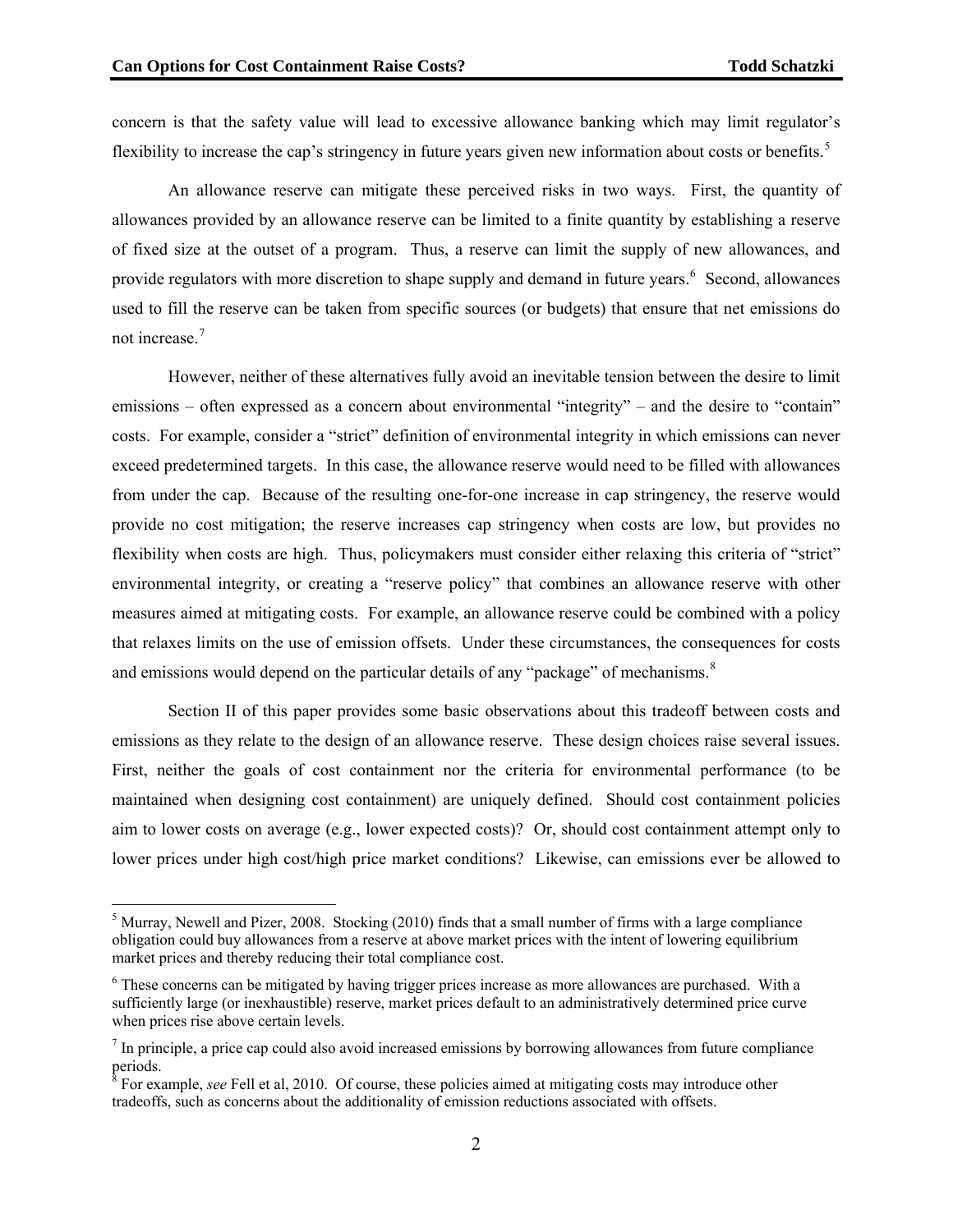exceed pre-determined caps? As we show, the choice of criteria have potentially important implications for reserve design and the resulting environmental and economic outcomes. Second, because an allowance reserve introduces tradeoffs between costs and benefits, the economic and environmental consequences of an allowance reserve policy depends on design details such as the sources of allowances used to fill the reserve and the cost-mitigating policies that are combined with the reserve.

Section III of the paper analyzes the California's GHG cap-and-trade system – the first cap-andtrade system to utilize an allowance reserve – to understand these tradeoffs in practice. The design of this reserve reflects a particular balance between emissions and costs: the reserve is filled with allowances from allowance budgets to be used for compliance, thus increasing cap stringency, while rules limiting offset use are relaxed to help lower costs. Although the relaxation in offset use is intended to offset any cost impacts from greater cap stringency, the analysis shows that, under many reasonable assumptions, the California allowance reserve raises expected costs and lowers expected emissions. We also find that alternative reserve designs lead to outcomes that reduce expected costs, with expected emissions still greater than those without the reserve.

#### **II. Market Outcomes with an Allowance Reserve**

A cap-and-trade system provides the market with a supply of allowances and requires that regulated entities achieve compliance by surrendering allowances equal to their actual emissions. As illustrated in Figure 1, with an emissions cap, the supply of allowances is set at a constant, predetermined level, *E0*. By contrast, an allowance reserve effectively creates a system with two emission caps, *ER0*, and  $E_{R1}$ , with the allowance reserve equal to the difference between these caps,  $R = \Delta E = E_{R1} - E_{R0}$ <sup>[9](#page-3-0)</sup> Allowances are released from the reserve, through sale or distribution, when prices reach a predetermined trigger,  $P_T$ . As shown in Figure 1, the emissions cap without the reserve  $(E_0)$  is not necessarily the same as either the initial or final emissions caps with an allowance reserve  $(E_{R0}$  or  $E_{R1})$ . Abatement costs will depend upon unknown technology and market outcomes: Figure 1 illustrates this uncertainty through alternative abatement cost curves,  $MAC<sub>L</sub>$ ,  $MAC<sub>M</sub>$ , and  $MAC<sub>H</sub>$ , which correspond to allowance prices,  $P<sub>L</sub>$ ,  $P_M$ ,  $P_H$ , with the price cap and  $P_{RL}$ ,  $P_{RM}$  and  $P_{RH}$  with the allowance reserve.

<span id="page-3-0"></span><sup>&</sup>lt;sup>9</sup> In many real world circumstances, where policymakers may not explicitly identify emission caps under alternative cap-and-trade system design, these alternatives emission targets may be ambiguous. In fact, some assessments of allowance reserves leave this issue ambiguous by defining the emission caps implemented with a reserve by terms such as "minimally acceptable cap" and "aspirational cap" that appear to peg caps relative to the stringency of an implicit fixed cap. For example, *see* Maniloff and Murray (2009). As this analysis shows, the ability of an allowance reserve to provide cost containment depends upon a comparison between emission targets with the reserve and those targets that would prevail without the reserve. Consequently, such comparisons can be important.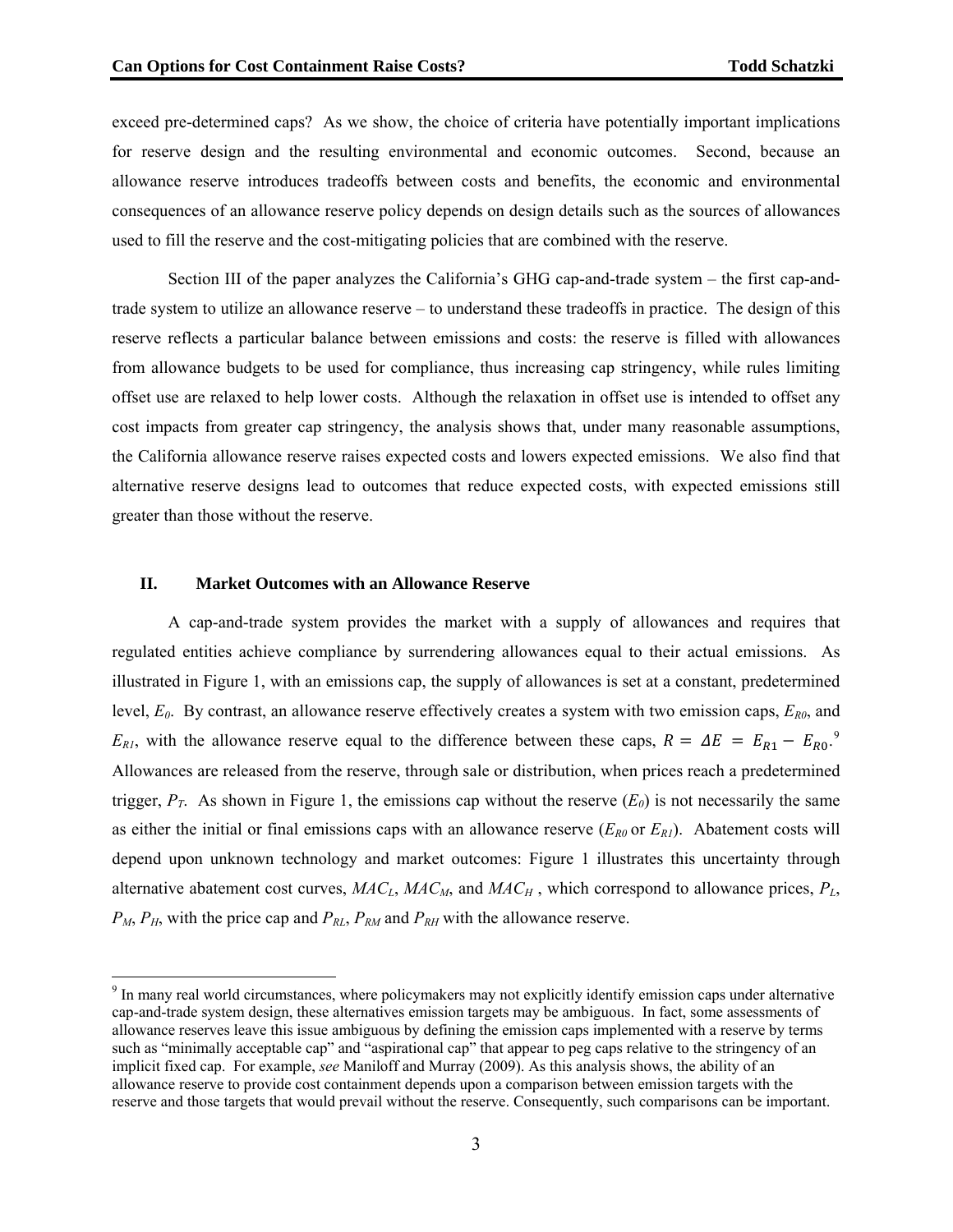$\overline{a}$ 

**Figure 1 Emission Control Market Equilibrium with and without Allowance Reserve** 



As shown in Figure 1, the introduction of an allowance reserve changes both the quantity of emission reductions and the resulting costs and allowance prices. Assuming that  $E_{R0}$  and  $E_{RI}$  are bounded by  $E_0$  (i.e.,  $E_0 \in [E_{RO}, E_{R1}]$ ), it immediately follows that:

- 1. When equilibrium marginal costs (prices) without the reserve (*P*) are below reserve price triggers (i.e.,  $P < P_T$ ), an allowance reserve raises prices (marginal costs) and total costs (*T*) and reduces emissions (*E*) (or, it has no effect on these outcomes); that is,  $P_R \ge P_0$ ,  $TC_R \ge TC_0$  and  $E_R \le E_0$ ; and
- 2. When costs are above reserve triggers, an allowance reserve reduces prices (marginal costs) and total costs and raises emissions (or, it has no effect on these outcomes); that is,  $P_R \le P_0$ ,  $TC_R \le$ *TC*<sup> $0$ </sup> and  $E_R \ge E_0$

Consequently, an allowance reserve introduces a tradeoff between costs and emissions that depends on whether equilibrium prices are above or below the trigger price. This tradeoff is bounded by two extremes, as illustrated in Figure 2.<sup>[10](#page-4-0)</sup> On the one hand, Figure 2(a) illustrates a reserve subject to "strict"

<span id="page-4-0"></span> $10$  Note that, with a safety valve, there is only one emission cap, and consequently it is a natural choice to set the emission caps with and without the safety value at the same level. However, from a negotiating standpoint, one might imagine that the cap might be set at different levels, such that expected emissions were set equal. This is the same spirit in which Fell et al. (2010) hold expected emissions constant when evaluating alternative hard and soft price collars.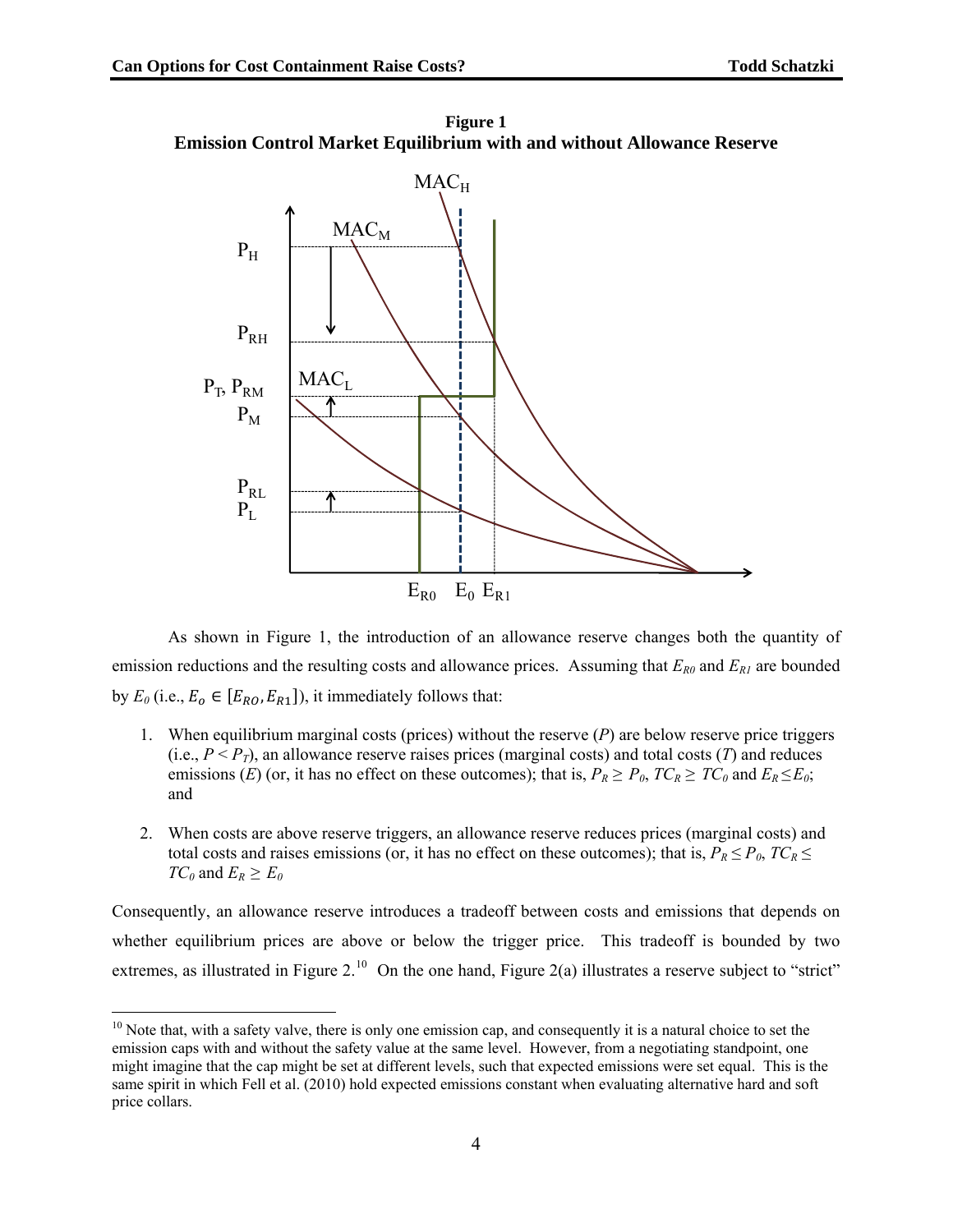environmental integrity criteria, such that  $E_0 = E_{RI}$ . Under this criteria, emissions cannot exceed predetermined targets under any circumstances and the reserve is filled from allowances under the emission cap.<sup>[11](#page-5-0)</sup> As should be immediately apparent, an allowance reserve will do little to contain costs under these circumstances – marginal costs are higher (and emissions lower) when prices are below price triggers, and marginal costs (and emissions) are unchanged when prices are above price triggers. At the other extreme, Figure 2(b) illustrates a reserve filled with "free" allowances, which results in higher emissions if allowances are released from the reserve, but does not raise costs (and prices) when prices are below the trigger price.





While a reserve can be welfare improving by allowing cap stringency to adjust given the actual level of costs, it is often proposed as a mechanism to help "contain" costs. However, criteria for "cost containment" are often not well defined. One criteria might be a reduction in prices (marginal costs) when marginal abatement costs are high. Under this objective, a cost containment provision would succeed if prices were reduced when MAC are high (i.e.,  $MAC_H$  in Figure 1) even if the policy raises prices under other market circumstances (e.g.,  $MAC<sub>L</sub>$  or  $MAC<sub>M</sub>$ ). However, such a policy might raise *expected* marginal or total costs, because costs would increase under certain market outcomes (i.e., when prices are low) depending on the extent to which the reserve if filled with allowances from under the cap.

<span id="page-5-0"></span> $11$  The alternative in which the reserve is filled from emission reductions outside the cap (i.e., offsets) is discussed below.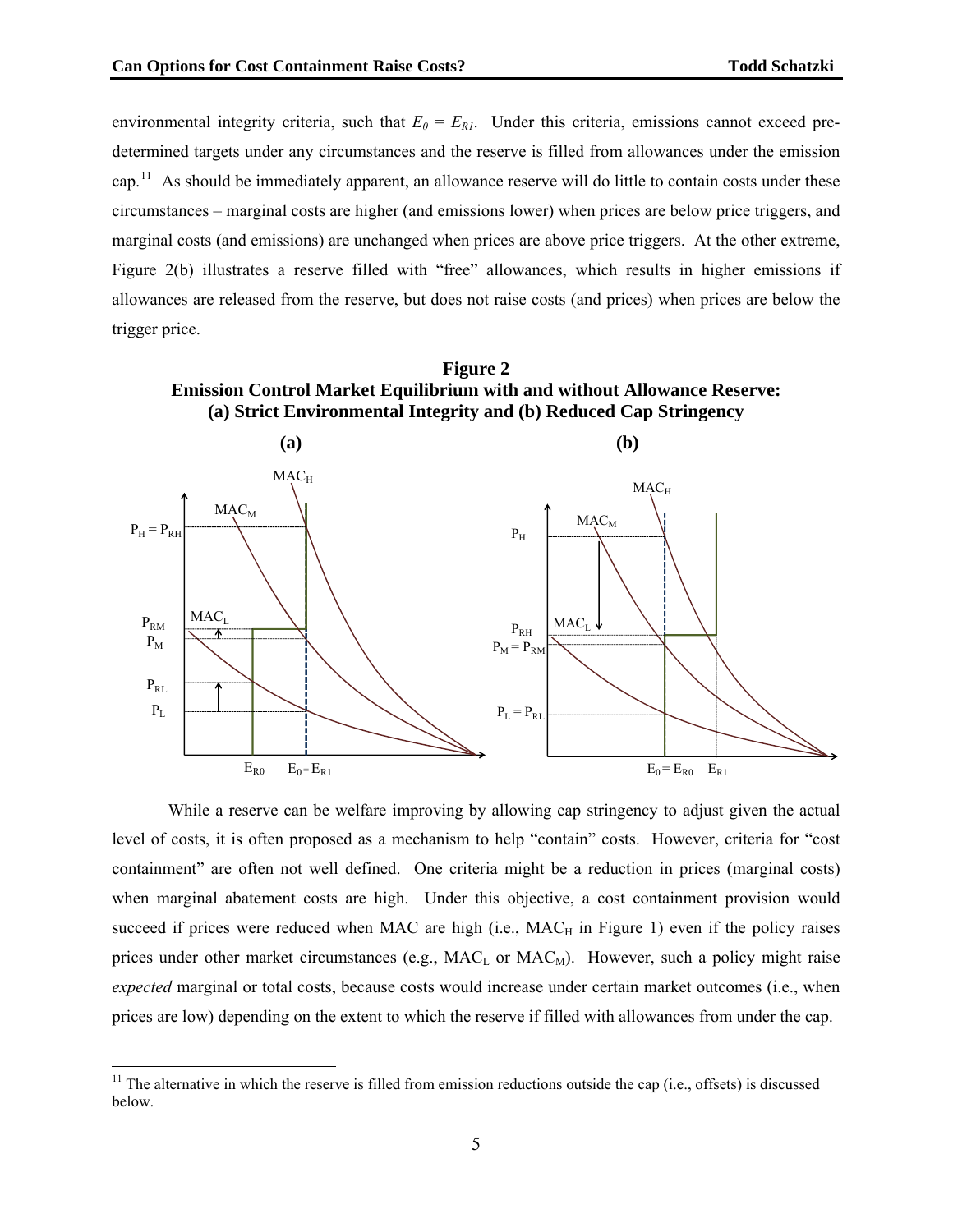$\overline{a}$ 

Another criteria might be a reduction in expected marginal costs and/or expected total costs – that is,  $E\{P_R|E_{R0}, E_{r1}\} < E\{P_0\}$  and/or  $E\{TC_R|E_{R0}, E_{r1}\} < E\{TC_0\}$ . Under this criteria, the choice of  $E_{R0}$  and  $E<sub>RI</sub>$  directly affects the expected reduction in costs, contingent on the distribution of market outcomes:  $\Delta E\{P\} = E\{P_R | E_{R0}, E_{r1}\} - E\{P_0\}$ . In general, the introduction of an allowance reserve has ambiguous consequences for expected prices (marginal costs), expected total costs, and expected emissions given uncertainty about factors affecting costs (e.g., baseline emissions, MACs) and the choice of emission targets  $(E_0, E_{R0}$  and  $E_{R1})$ .<sup>12</sup> Moreover, this criteria could be modified to place greater weight on higher cost outcomes (relative to lower cost outcomes), consistent with risk-averse preferences or non-linear general equilibrium effects.

In practice, the choice of  $E_{R0}$  and  $E_{RI}$  is implicit in decisions about the "source" of allowances used to fill the reserve. Setting  $E_{RO} = E_0$  reflects a decision to fill the reserve by relaxing cap stringency (when costs are high), while setting  $E_{RI} = E_0$  reflects a decision to fill the reserve from allowances under the cap. Likewise,  $E_{RO} < E_0$  (and therefore  $E_{RI} > E_0$ ) reflects the decision to fill the reserve from a combination of allowances under the cap and potential increases in emissions. Other options for filling the reserve, such as offset purchases or borrowing from future periods, would also affect cap stringency, although through less direct means. $13$ 

Other important reserve design issues can also affect these cost-emission tradeoffs, including the size of the reserve and whether and how to replenish the reserve. While a larger reserve will provide more price mitigation in the event of unexpectedly high costs, it also magnifies the tradeoff between costs and emissions. Replenishing the reserve as it becomes exhausted offers the opportunity to reduce the initial reserve size, and thus can diminish the tension between costs and emission reductions. With replenish ment, additional allowances are added to the reserve as allowances are released to mitigate prices. Allowances used to replenish the reserve could come from a number of sources, including future compliance periods, emission reductions outside the cap (i.e., offsets), relaxing the cap's stringency, or some combination of these alternatives.

One way to mitigate these tradeoffs is to combine a reserve with other measures aimed at lowering costs, such as relaxing limits on offset use. Such a combined "reserve policy" can reduce costs, while still maintaining environmental integrity, so long as measures to reduce costs are sufficiently large.

 $12$  Two exceptions are the two extremes illustrated in Figure 2. That is, under strict environmental integrity (Figure 2), expected marginal costs (prices), total costs and emissions are greater with the allowance reserve than without it; that is,  $E[P_R] > E[P_0]$ ,  $E[TC_R] > E[TC_0]$  and  $E[E_R] < E[E_0]$ . Likewise, under reduced cap stringency, expected marginal costs (prices), total costs and emissions are lower with the allowance reserve than without it.

emissions reductions be undertaken, albeit emission reductions achieved outside the cap. <sup>13</sup> Borrowing increases the stringency of cap's in future periods, while offset purchases requires that additional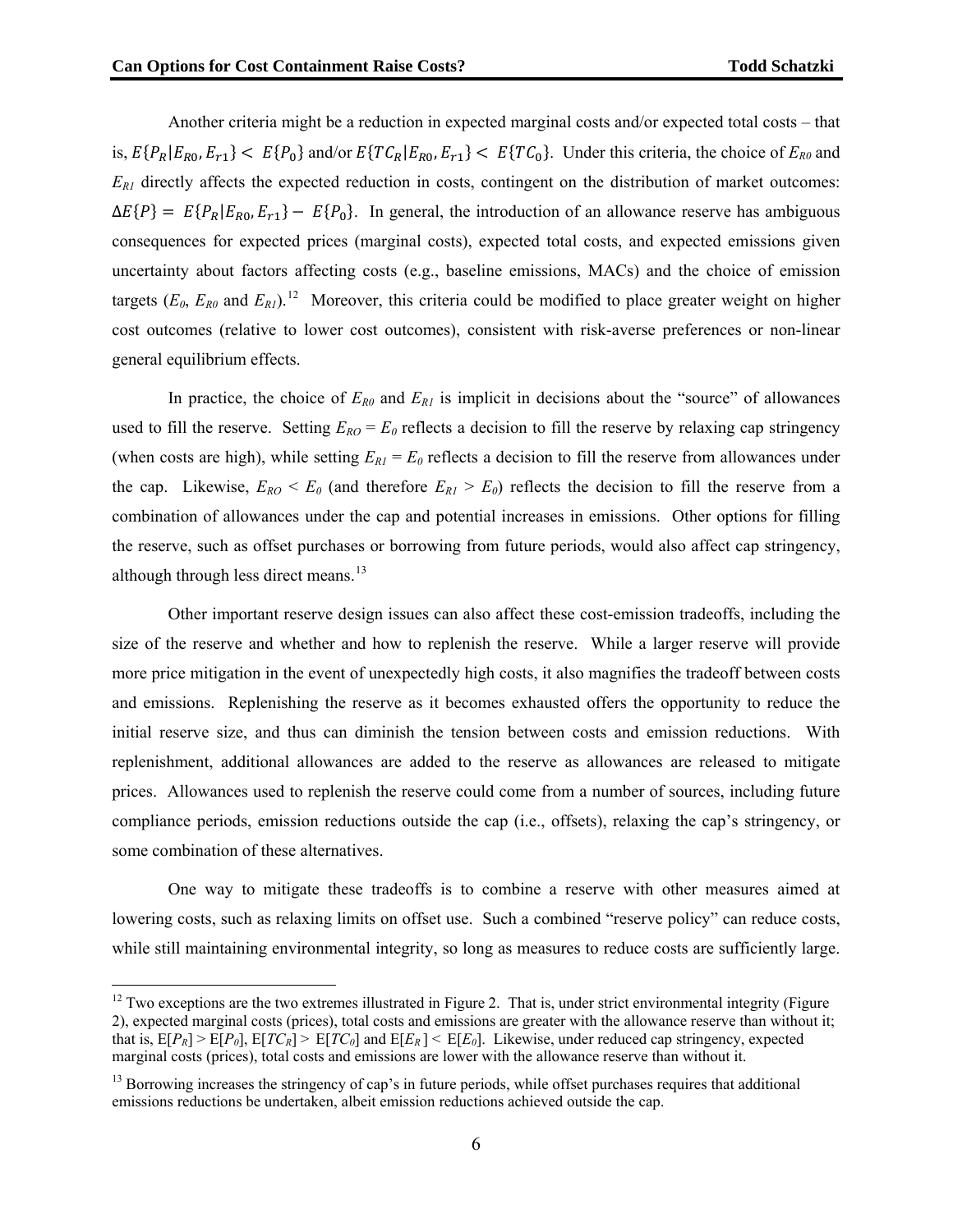As shown in Figure 3, when the cost-mitigation measures reduce the MAC from  $MAC_M$  to  $MAC_M^2$ , the reserve policy shifts equilibrium prices from  $P_M$  to  $P_M^2$  and shifts emissions from  $E_0$  to and  $E_{R0}$ . However, if the chosen measures do not reduce marginal abatement costs sufficiently (e.g.,  $MAC<sub>M</sub><sup>1</sup>$ ), the combined reserve policy could still raise costs under certain market equilibrium compared to the program with the allowance reserve. Moreover, changes in marginal costs and total costs may differ. For example, in Figure 3, prices decline from  $P_M$  to  $P_M^2$  with the introduction of the combined reserve policy with  $MAC_M^2$ . However, the implications for total costs are ambiguous: total costs with the allowance reserve (triangle *ABC*) could be greater than total costs without the reserve (triangle *ADE*) because of the increase in cap stringency.

### **Figure 3**



raising costs, an allowance reserve will increase environmental benefits by lowering emissions. costs (and prices) by increasing cap stringency when abatements costs are low and decreasing cap While the analysis illustrates that cost containment through an allowance reserve can potentially raise costs, it is important to remember that the policy's net benefits depend on many factors. First, when Consequently, net benefits may be positive. Second, an allowance reserve may reduce the variance of stringency when costs. Third, an allowance reserve may lower costs under high cost market conditions,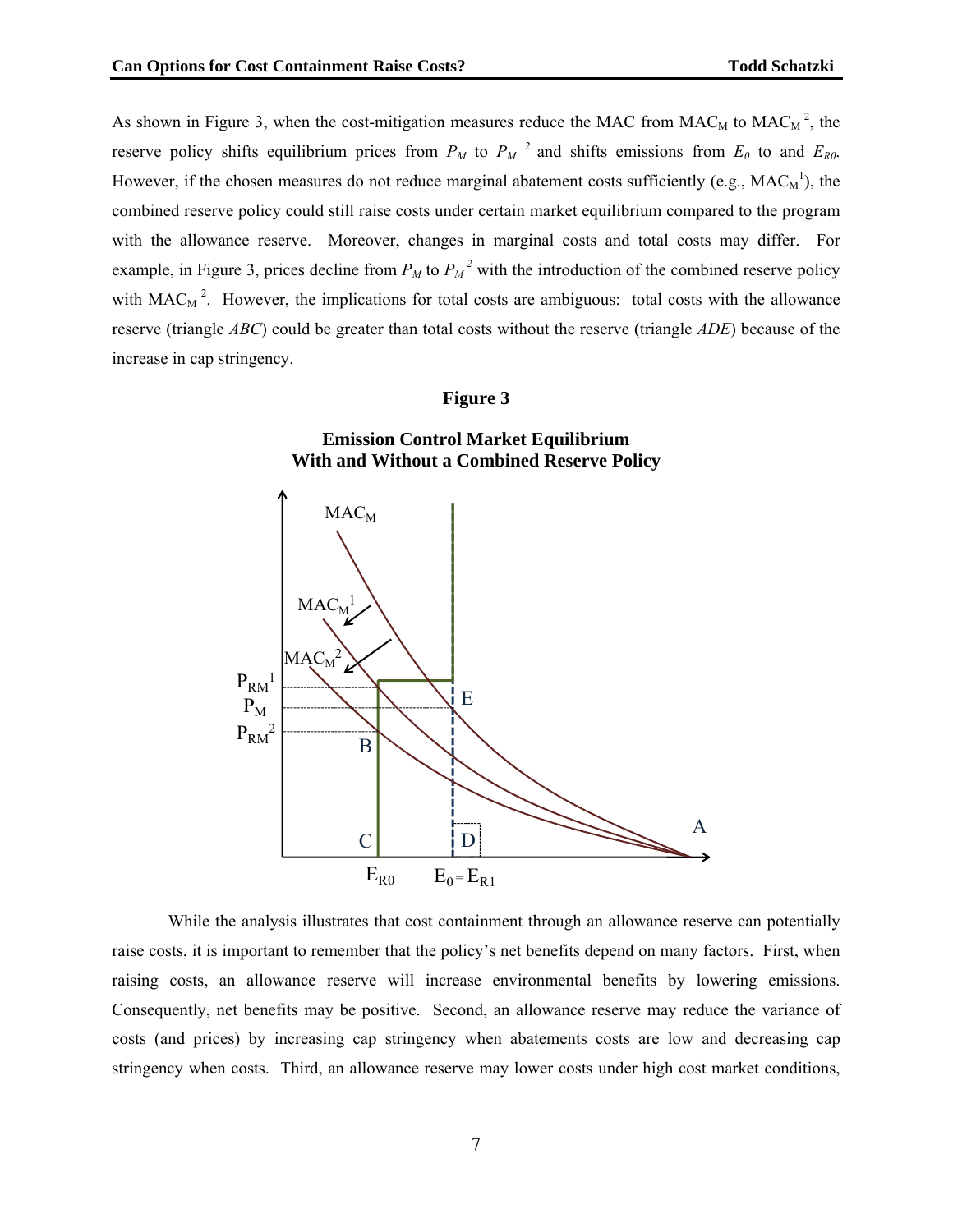which may improve welfare if reducing cost impacts under the most severe conditions are disproportionate to potential increases under more less severe conditions.

In addition, in the context of regional GHG programs, such as the California cap-and-trade system, understanding the welfare consequences of these tradeoffs between costs and emissions is not straightforward because benefits are globally distributed, while costs are locally incurred. Thus, marginal costs may exceed local marginal benefits. Moreover, unilateral regional climate policy may be taken as a first step toward encouraging other regions and countries to adopt similar GHG commitments, so that full benefits may emerge only after multi-lateral agreements are reached. Given these factors, along with the complexities of estimating GHG reduction benefits generally, assessing the net benefits from alternative GHG cap-and-trade designs is not a simple task. Because of these complexities, this paper focuses only on evaluating alternative market outcomes in the context of the "cost containment" objectives often offered as the rationale for adopting allowance reserves, but does not attempt to evaluate net welfare consequences.

#### **III. Analysis of California's AB 32 Cap-and-Trade System**

 $\overline{a}$ 

The California Global Warming Solutions Act of 2006 (AB 32) mandates that California reduce its GHG emissions to 1990 levels by the year 2020. A key policy for achieving this target is a GHG capand-trade system, which caps emissions from large stationary sources starting in 2013 and then expands in 2015 to include liquid fuels (e.g., transportation and home heating fuels).<sup>14</sup> The program's rules have been developed over several rounds of rule-making by California's Air Resources Board (CARB), the agency responsible for achieving AB 32's targets. Under the current design, the system includes several design elements aimed at "cost containment", including: three-year compliance periods; allowance banking; use of CARB-certified emission offsets for compliance; and an allowance reserve. The system also has a price floor, implemented through a reserve price in GHG allowances auctions. The reserve prices start at \$10 per MMTCO<sub>2</sub>e ("MMT") in 2012, rising annually at a rate of 5% plus inflation.

The allowance reserve will have 122 MMT of allowances that are re-allocated from the pool of allowances allotted for compliance (budgets) to the reserve.<sup>15</sup> Thus, the creation of the allowance reserve

<sup>&</sup>lt;sup>14</sup> AB 32 does not mandate GHG emission targets after 2020. The policy was initially designed to cover the period 2012 to 2020, but was recently modified to cover the period 2013 to 2020 to allow further time for system design before implementation. The analysis in this paper is based on a cap-and-trade system implemented over the original policy period, 2012 to 2020.

<span id="page-8-0"></span><sup>&</sup>lt;sup>15</sup> In the analysis, the reserve has 123.5 MMT of allowances. CARB provides limited discussion of why it chose to fill the r eserve through increasing the cap's stringency. One of its "Cost Containment Principles" is that "Mechan isms must ensure the environmental integrity of the cap by not including a "safety valve"." CARB, "Cost Containment Options in a California Cap-and-Trade Program," presentation to a public meeting, June 22, 2010.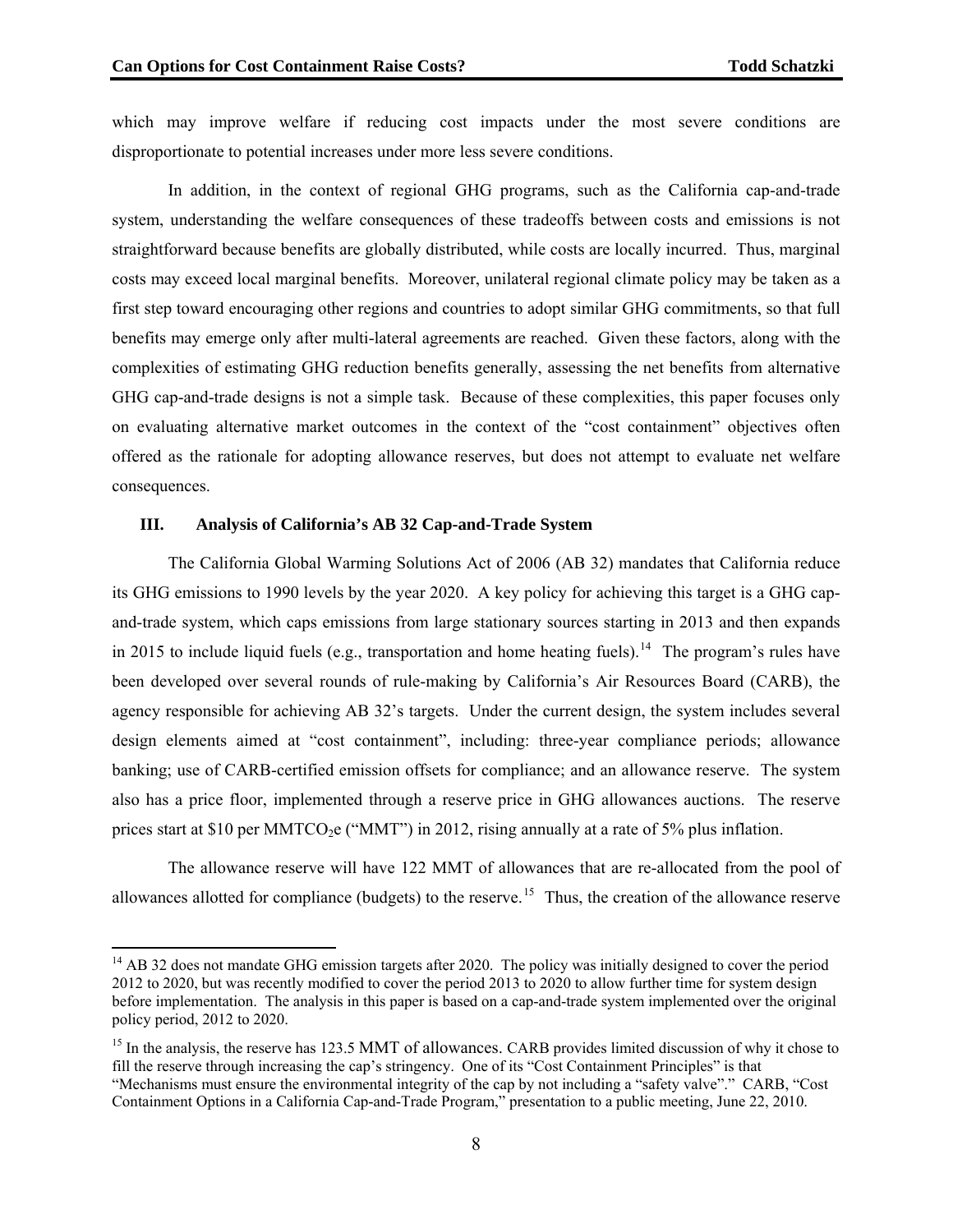increases the stringency of the annual AB 32 emission targets. Specifically, the reserve will be filled with 1% of allowances from the first compliance period (2013-2014), 4% of allowances from the second compliance period (2015-2017), and 7% of allowances from the third compliance period (2018-2020). Table 1 shows the change in annual allowance budgets as a consequence of the establishment of the allowance reserve. Note that Table 1 reports information starting in 2012. While the cap-cap-trade program now will start in 2013, the analysis presented in this paper is based a program starting in 2012, which was the original start date for the program before the decision was made to delay the program by one year. This modeling decision does not affect the analyses' qualitative conclusions.

| AB 32 Cap-and-Trade Program: Emission Caps (Budgets), Reserves and Offset Use Limits |       |       |       |       |       |       |       |       |       |              |
|--------------------------------------------------------------------------------------|-------|-------|-------|-------|-------|-------|-------|-------|-------|--------------|
|                                                                                      | 2012  | 2013  | 2014  | 2015  | 2016  | 2017  | 2018  | 2019  | 2020  | <b>Total</b> |
| GHG Emission Budget (MMTCO2e)                                                        | 166   | 163   | 160   | 395   | 382   | 370   | 358   | 346   | 334   | 2,674        |
| Quantity Allocated to the Reserve (%)                                                | $1\%$ | $1\%$ | $1\%$ | $4\%$ | $4\%$ | $4\%$ | $7\%$ | $7\%$ | $7\%$ |              |
| Reserve Allocation (MMTCO2e)                                                         | 1.7   | 1.6   | 1.6   | 15.8  | 15.3  | 14.8  | 25.1  | 24.2  | 23.4  | 123.5        |
| GHG Emission Budget less Reserve (MMTCO2e)                                           | 164   | 161   | 158   | 379   | 367   | 356   | 333   | 322   | 311   | 2,551        |
| No Allowance Reserve (4% of budget)                                                  |       |       |       |       |       |       |       |       |       |              |
| Offset Limit (MMTCO2e)                                                               | 13    | 13    | 13    | 32    | 31    | 30    | 29    | 28    | 27    | 214          |
| Offset Price at Use Limit (\$/MTCO2e)                                                | 18    | 18    | 18    | 32    | 31    | 30    | 29    | 29    | 28    |              |
| With Allowance Reserve (8% of budget)                                                |       |       |       |       |       |       |       |       |       |              |
| Offset Limit (MMTCO2e)                                                               |       | 7     | 6     | 16    | 15    | 15    | 14    | 14    | 13    | 107          |
| Offset Price at Use Limit (\$/MTCO2e)                                                | 13    | 13    | 13    | 20    | 19    | 19    | 19    | 18    | 18    |              |

**Table 1** 

prices start at \$40, \$45 and \$50 per MTCO<sub>2</sub>e ("MT") in 2012 for the three tranches and rise in subsequent years at an interest rate of 5% plus inflation. The program does not have a mechanism to replenish the the reserve increases required reductions at these baseline emissions by  $65\%$ .<sup>16</sup> The reserve is split into three equally-sized tranches, each with a different trigger price. Trigger reserve if it becomes depleted before 2020. Thus, the quantity of allowances initially placed in the reserve must be sufficient to provide cost/price mitigation sought by CARB over the entire eight-year program (2013 to 2020). In choosing the reserve's size, CARB has opted for a large quantity of allowances relative to anticipated emission reductions. While CARB anticipated 191 MMT of emission reductions would be necessary to meet allowances budget without the reserve (under its baseline scenarios), the reserve will increase the stringency of these budgets by 122 reductions MMTCO<sub>2</sub>e. Thus,

 $\overline{a}$ 

<span id="page-9-0"></span>programmatic assumptions. CARB, Proposed Regulation to Implement the California Cap-and-Trade Program, <sup>16</sup> CARB based decisions about reserve size upon a scenario analysis of allowance prices under various Staff Report: Initial Statement of Reasons (ISOR), Appendix G, Allowance Price Containment Reserve Analysis, October 28, 2010.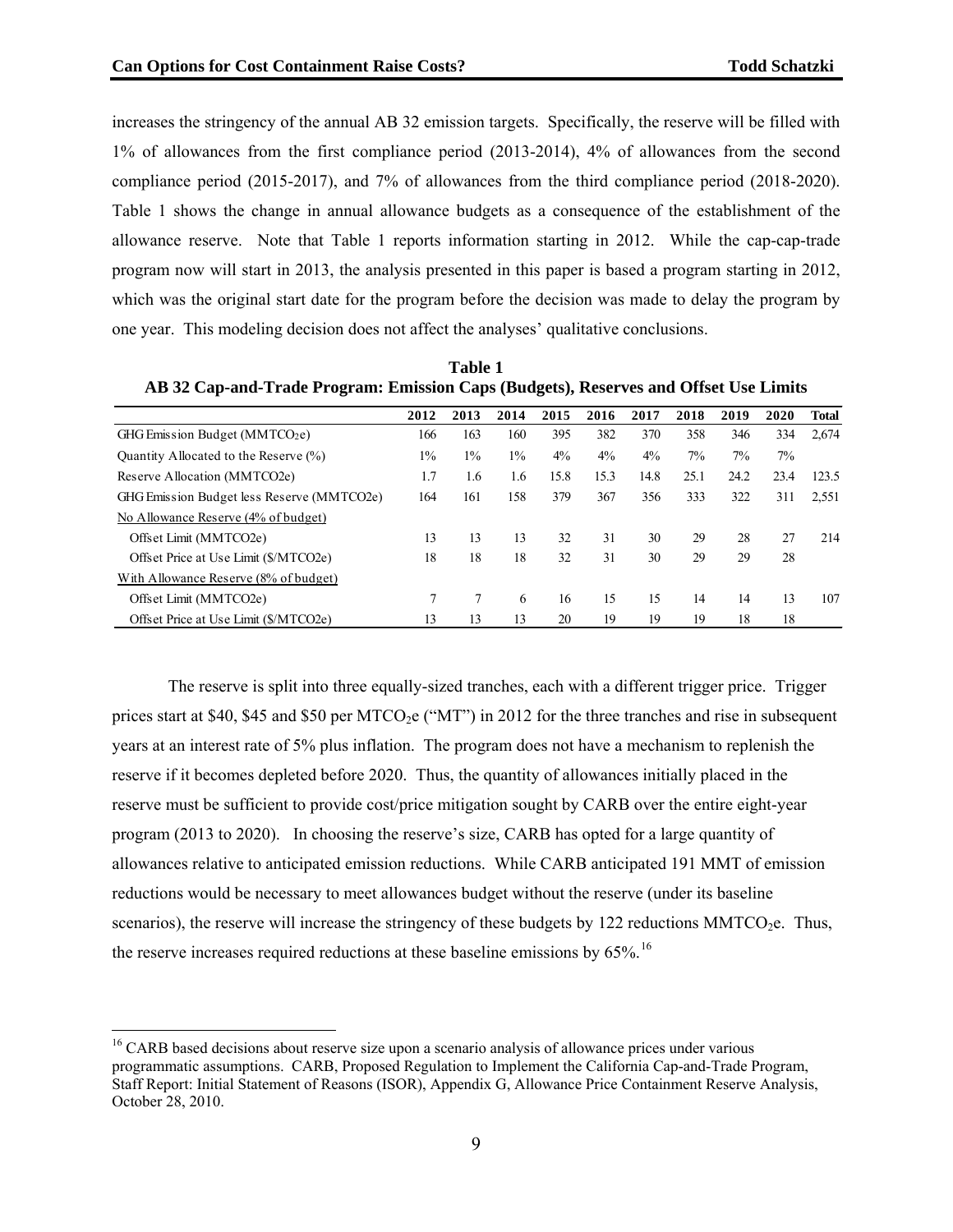For the second part of the GHG reserve policy, CARB relaxed the offset use limit to compensate for the increased stringency in emission targets with the reserve.<sup>[17](#page-8-0)</sup> When the reserve was established, CARB raised the limit on the portion of each compliance entities' allowance obligation that could be met with offsets from  $4\%$  to  $8\%$ .<sup>18</sup> Our analysis focuses on the economic and environmental consequences of the combined GHG reserve policy – that is, the creation of the allowance reserve and compensating adjustments to the offset use limits.

Based on the Rule's allowance budgets, CARB's modifications allow the use of up to 100 MMT of additional offsets over the 8-year compliance period. However, because the relaxation of offset limits  $(100 \text{ MMTCO}_2e)$  is less than the allowances placed in the reserve  $(122 \text{ MMT})$ , these changes increase the in-state reductions needed to meet the cap even if the additional flexibility in offset use is fully utilized.<sup>19</sup> Because of the discrepancy in these quantities, along with analyzing the modifications made by CARB, we also analyze a program in which the quantity of additional offsets that can be used exactly equals the quantity of allowances in the reserve.

### *Analysis of the AB 32 Cap-and-Trade Allowance Reserve*

To analyze the implications of allowance reserve design for economic and environmental outcomes, market outcomes are evaluated based on estimates from CARB's updated economic analysis of the AB 32 cap-and-trade program.<sup>[20](#page-9-0)</sup> This report provides market equilibrium outcomes that can be used to trace out multiple points along a carbon abatement cost curve.<sup>[21](#page-9-0)</sup> CARB's analysis is based on an economic model of the energy sector but does not reflect some price responses, including reductions in economy-wide economic demand.<sup>[22](#page-9-0)</sup> Relying on these cost estimates provides a means of assessing the

<sup>&</sup>lt;sup>17</sup> CARB, ISOR, 2010, pp. II-23 to II-24.

 $18$  This limit has the odd feature that the number of offsets that can be used for compliance declines as the cap becomes more stringent.

 $19$  The CARB staff report indicates that the quantity of allowances in the reserve and expanded quantity of offsets that can be used should be the same. CARB, ISOR, 2010, p. II-24.

<span id="page-10-0"></span><sup>&</sup>lt;sup>20</sup> CARB, "Updated Economic Analysis of California's Climate Change Scoping Plan," Staff Report to the Air Resources Board, March 24, 2010. The MAC reflects market outcomes when complementary policies successfully achieve their emission reduction targets (CARB Cases 1 and 2).

<span id="page-10-1"></span><sup>&</sup>lt;sup>21</sup> CARB (2010) reports cumulative emission reductions achieved under different allowance prices paths. CARB's analysis relies upon a forward-looking deterministic energy sector model in which abatement is costs reflect known technologies, energy demand, input prices, and baseline emissions. In all CARB cases, prices grow at the assumed 7% rate of interest.

<span id="page-10-2"></span> $^{22}$  Consequently, the equilibrium prices reached by CARB in its two-stage analysis are somewhat lower than the first-stage results relied upon in this analysis. For example, two-stage general equilibrium allowance price estimates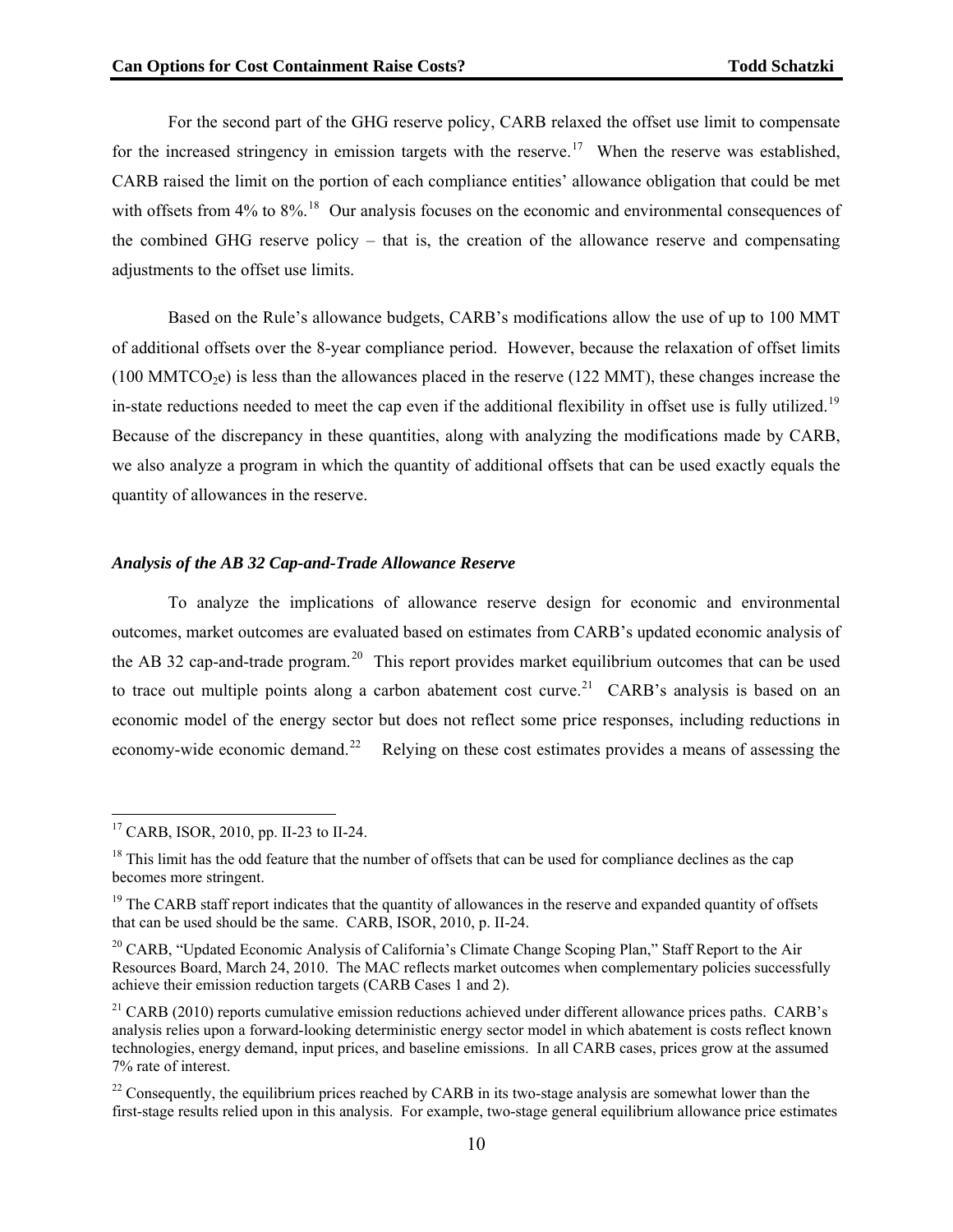$\overline{a}$ 

impact of the reserve policy, and reflects CARB's assessment of the cost of emission reduction at the time when it designed its policy.

The analysis also incorporates the supply of allowances from the offset market and the allowance reserve. Offset supplies are based on the same offset supply curve used in CARB's updated economic analysis:

$$
q_t = max\{0, (p_t - 8)/0.75\}
$$

needed to achieve compliance with CARB's cumulative emission reduction target is determined. Market equilibriums reflect abatement, offsets, and reserve allowances, when available, as well as the price floor. Figure 4 illustrates the resulting equilibrium prices with and without an allowance reserve at baseline emissio ns assumed in CARB's analysis. Reserves are released when market prices rise to reserve price triggers specified in the approved cap-andtrade rule (described above). Limits on offset use and the size of the allowance reserve are specified based on CARB's approved regulation. Given baseline emissions, the quantity of emission reductions

There is significant uncertainty about many factors that potentially affect future allowance market equilibrium, including: baseline emissions, abatement costs, offset prices and supplies, allowance banking behavior (including the quantity of allowances banked at the end of the compliance period), $^{23}$  $^{23}$  $^{23}$  and the effectiveness of complementary AB 32 policies aimed at sources under the cap.<sup>[24](#page-10-1)</sup> Our analysis estimates expected market outcomes given uncertainty in baseline emissions.<sup>[25](#page-10-2)</sup> Uncertainty in other parameters is

for CARB's Scoping Plan Policy Case are \$21 per MT in 2020, whereas first-stage estimates for this case are \$25 per MTCO<sub>2</sub>e. These two-stage results fall somewhere between the Base Case and Low Cost Case results reported below.

<sup>&</sup>lt;sup>23</sup> CARB's analysis assumes that allowance banks are fully exhausted by the program's end in 2020.

 $24$  CARB's AB 32 Scoping Plan includes many programs, in addition to the cap-and-trade system, aimed at sources However, there is uncertainty as to whether these complementary policies will achieve these targets. Failure to emission reductions that must be achieved through the cap-and-trade system. The net effect of these two outcomes will depend upon the shift in the MAC, although CARB's analysis indicates that failure to achieve complementary under and outside the emissions cap. Compliance with complementary measures aimed at sources under the cap will reduce emission reductions that need to be achieved by the cap-and-trade system, thereby lowering costs. MAC curves assume that complementary GHG reduction policies successfully achieve emission reduction targets. achieve these complementary policy goals has two effects on market outcomes. First, MAC abatement curves potentially shift downward as the cap-and-trade system has more opportunities for potential emission reductions at any given allowance prices. Second, failure to achieve complementary policy targets also increases the quantity of policy goals raises allowance prices. Thus, under these circumstances, allowances prices are likely to be higher than they otherwise would be.

framework. <sup>25</sup> Our analysis differs from the analysis of Fell et al., who analyze allowance reserves within a stochastic dynamic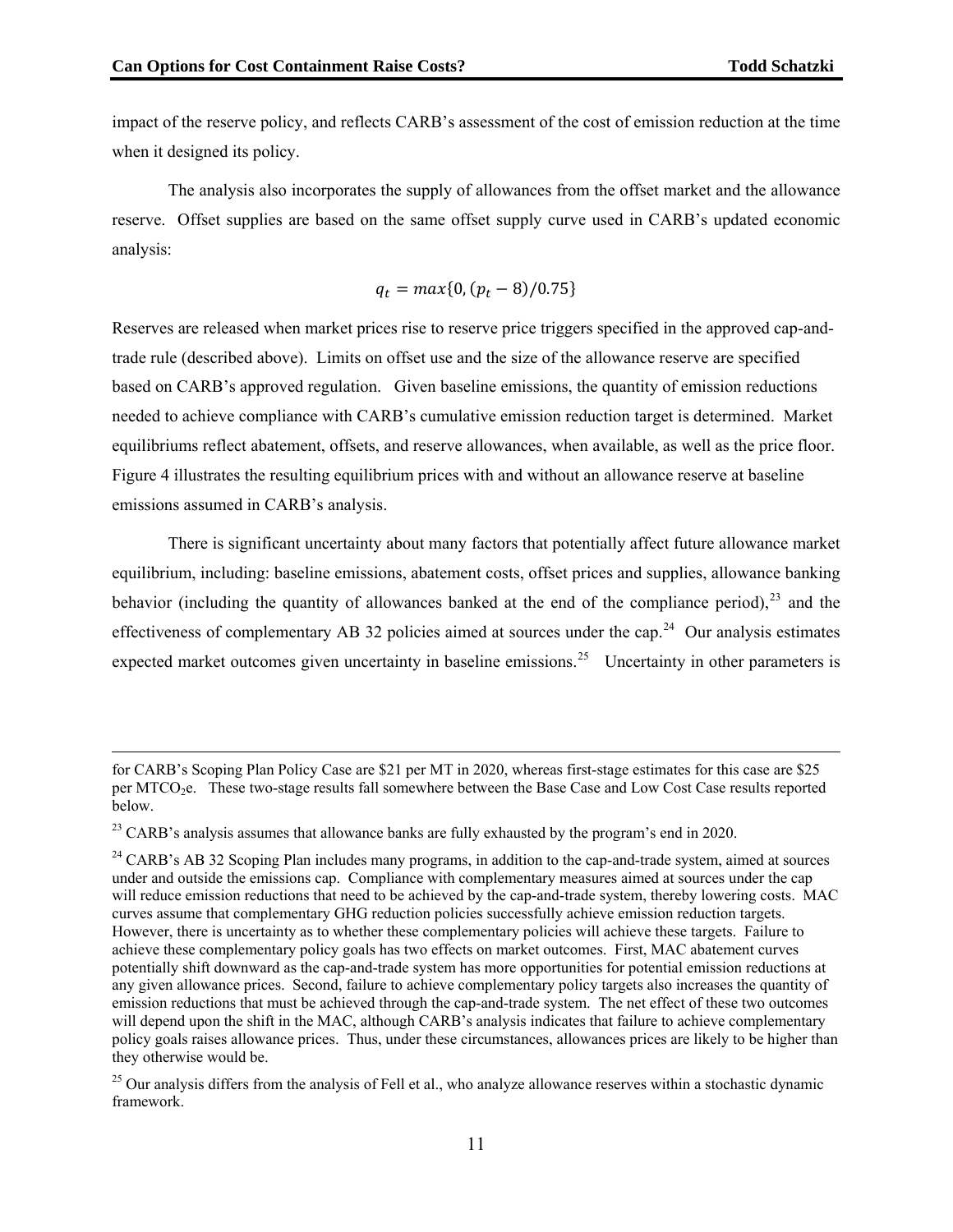evaluated through sensitivity analysis.<sup>26</sup> Market outcomes are evaluated assuming that baseline GHG reflects baseline emissions in CARB's analysis, and a standard deviation of 50 MMTCO2e, calculated as:  $\sigma = 0.83(E_h - E_l)$ , where  $E_h$  and  $E_l$  are emissions under CARB high and low cases, respectively.<sup>27</sup> This implies there is a about a 68% probability that cumulative baseline emissions fall in the range: [2815, emissions are normally distributed with a mean  $(\mu)$  of 2,865 MMT over the period 2012 to 2020, which 2915 MMTCO<sub>2</sub>e]. Competitive markets are assumed, so prices equal marginal costs.





corresponding allowance prices with and without the reserve at each level of baseline emissions.<sup>28</sup> Figure Figure 5 illustrates the assumed distribution of baseline GHG emissions, along with the 5 illustrates the basic tradeoff offered by CARB's reserve policy. When baseline emissions are low and

 $26$  Fell et al., 2010, evaluate uncertainty in baseline emissions and costs, including analysis of the implications of negative correlation between baseline emissions and offset costs.

<sup>&</sup>lt;sup>27</sup> The CARB low price cases reflects CARB base case with offsets with the cap "loosened" by 45 MMTCO2e, without offsets with the cap "tightened" by 15 MMTCO2e, resulting in a 2020 allowance price of \$176 per resulting in a 2020 allowance price of \$16 per MTCO2e. The CARB high price case reflects CARB base case MTCO2e.

 $^{28}$  In all analyses, prices are capped at \$250 per MMT (\$2020).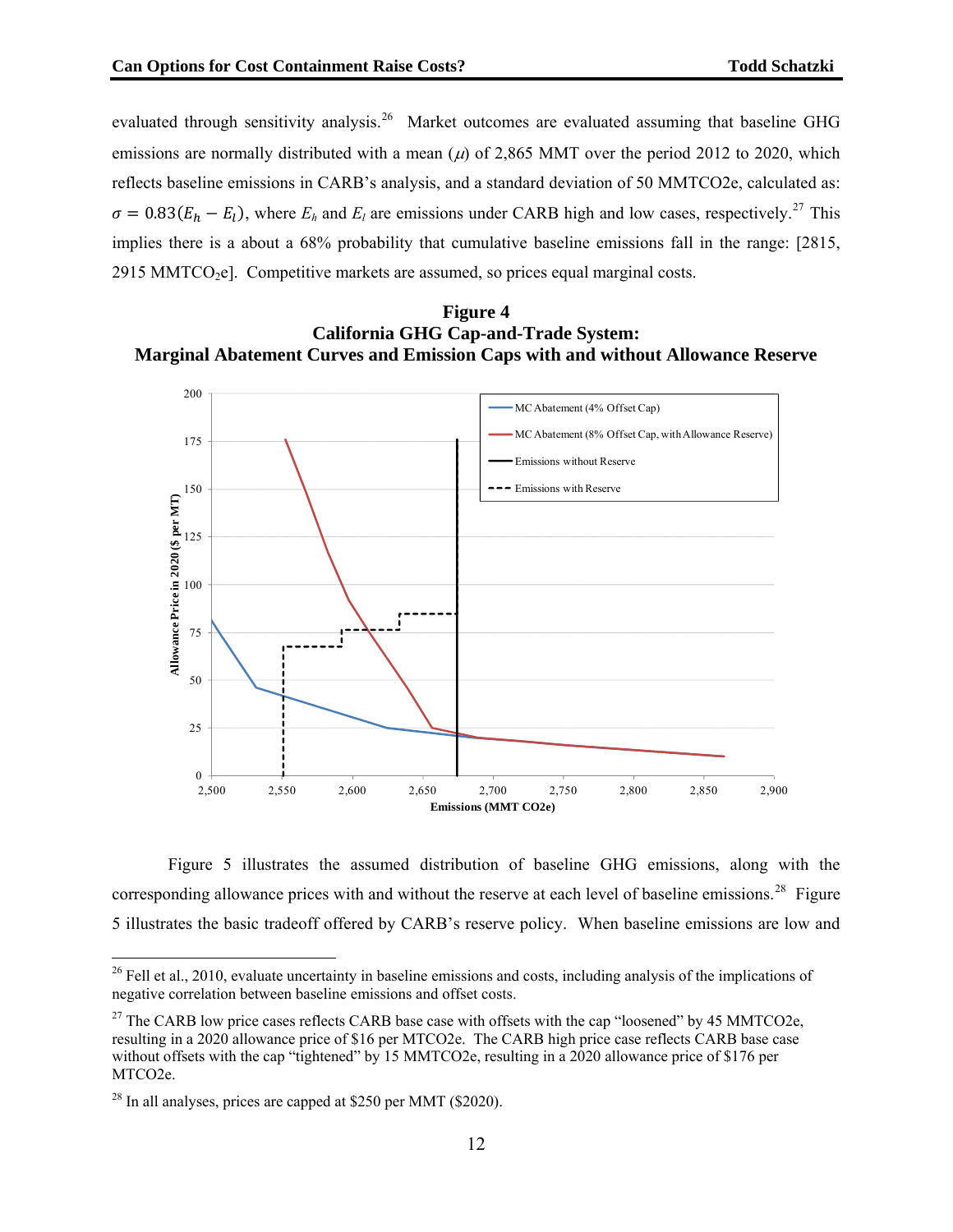the cap is less stringent, the reserve policy raises allowance prices and lowers emissions. However, when baseline emissions are high, thus making the cap more stringent, the reserve policy lowers prices by expanding the net supply of compliance units (i.e., allowances plus offsets.) For each scenario, we examine the net effect of this tradeoff, by calculating expected values for prices, total costs, emissions and emission reductions. Prices in 2020 are reported and total costs reflect the present value of annual costs from 2012 to 2020. Total emissions reflect emissions from capped sources, while emission reductions reflect reductions from sources under the cap and outside the cap (i.e., offsets.)



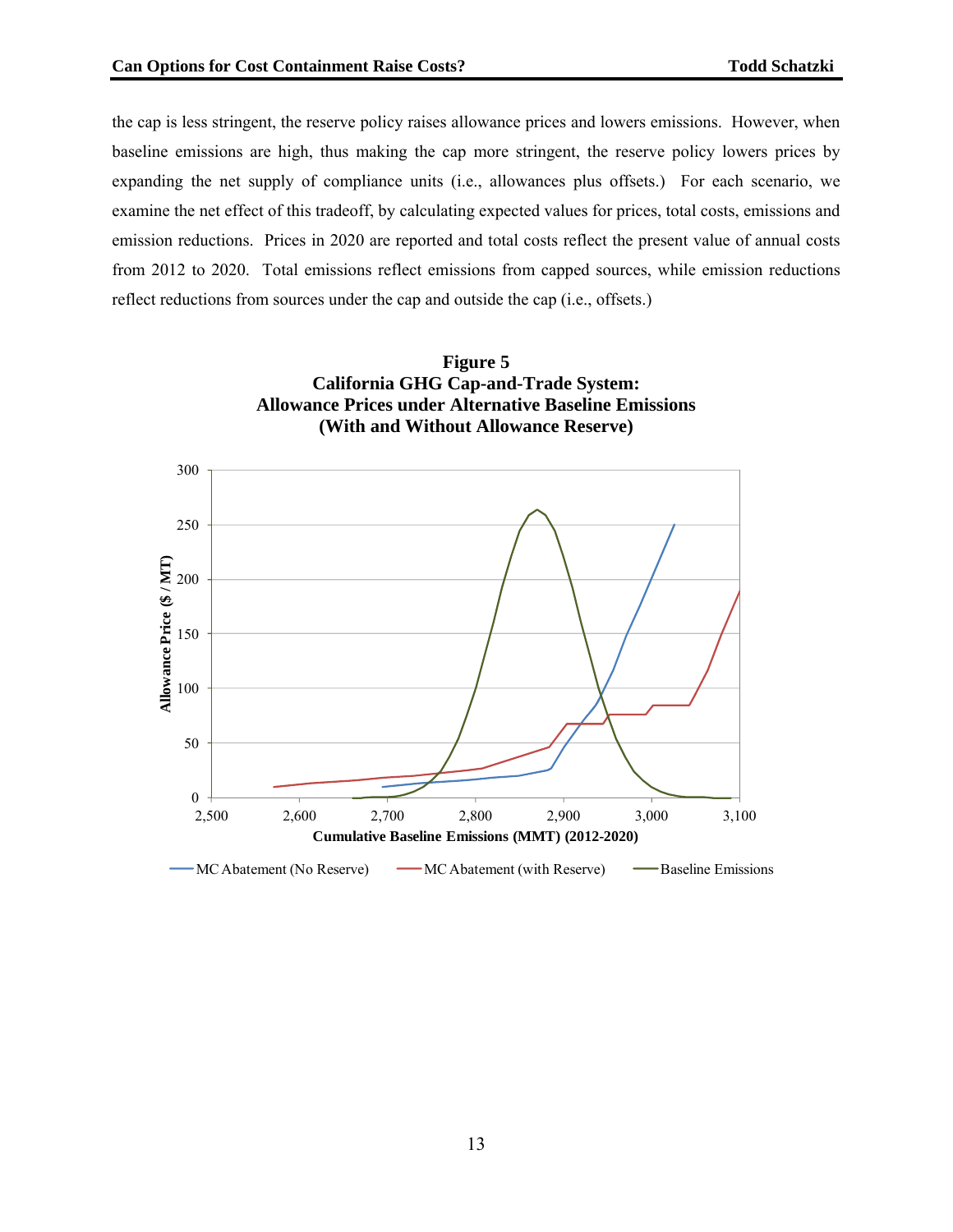#### *Results*

 $\overline{a}$ 

Table 2 reports expected market outcomes under CARB's proposed policy for base case assumptions. Expected prices are \$37 per MT in 2020 without the allowance reserve and \$45 per MT with the reserve. Consequently, CARB's reserve policy raises expected prices. Because the MAC curve is convex (as illustrated in Figure 5), expected prices are greater than CARB's point estimate at the expected level of baseline emissions (\$25 per MTCO<sub>2</sub>e). Figure 6 illustrates the resulting cumulative distribution of prices with and without the reserve.

Table 2 also shows that expected total costs and emission reductions are larger with the CARB reserve policy in place: expected total costs are 89% higher with the allowance reserve (\$3.7 billion versus \$1.9 billion), expected emissions reductions (including offsets) are 61% greater (306 versus 190  $MMTCO<sub>2</sub>e)$  and expected emissions (from capped sources) are 4% lower (2,558 versus 2,674  $MMTCO<sub>2</sub>e)$ . Under the base case distributional assumptions, the likelihood that the reserve is utilized is 22% and there is a small (less than 0.01%) chance that it is exhausted.

Expected prices are higher with the reserve policy for several reasons. First, as noted earlier, while CARB has increased offset use limits from 4% to 8%, the number of additional offset that can be used  $(107 \text{ MMTCO}_2)$  is less than the quantity of allowances taken from compliance budgets  $(124 \text{ A})$  $MMTCO<sub>2</sub>e)<sup>29</sup>$  Consequently, even if offsets were free, the allowance reserve increases the program's stringency. Second, although offset use limits have been relaxed, when prices are low, the market does not supply enough offsets (at the market price) to take full advantage of the added flexibility. With the reserve, the offset use limit does not bind until allowance prices are over \$40 per MT (under base case assumptions). By contrast, without the reserve, the limit is binding at prices of less than \$30 per  $MTCO<sub>2</sub>e$ . Thus, when the reserve is in place and prices are below these levels, in-state sources must increase abatement to keep emissions below the cap, thus increasing marginal abatement costs.

 $29$  These totals reflect quantities over the 2012 to 2020 period used in the analysis.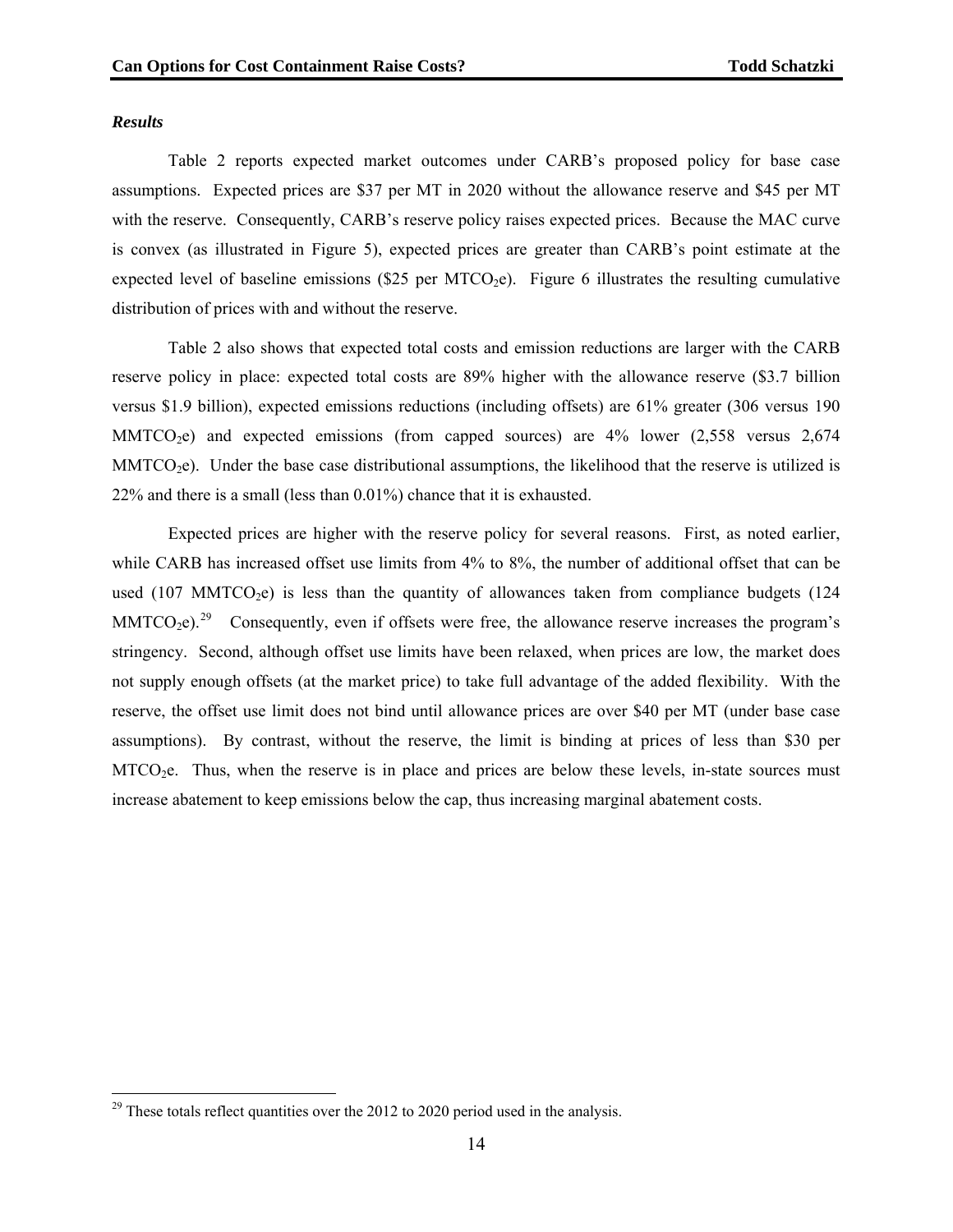|                                                   | MC<br>$(\$/MT)$ | <b>Total Cost Emissions</b><br>(\$ Million) | (MMT) | Emission<br><b>Reductions</b><br>(MMT) | Likelihood of<br><b>Reserve Use</b> |
|---------------------------------------------------|-----------------|---------------------------------------------|-------|----------------------------------------|-------------------------------------|
| <b>Base Case</b>                                  |                 |                                             |       |                                        |                                     |
| No Reserve                                        | 37.0            | 1,947                                       | 2,674 | 190                                    |                                     |
| With Reserve                                      | 44.9            | 3,672                                       | 2,558 | 306                                    | 22%                                 |
| <b>Sensitivity Analysis</b>                       |                 |                                             |       |                                        |                                     |
| <b>Allowance Supply Cost</b>                      |                 |                                             |       |                                        |                                     |
| Low Cost Abatement                                |                 |                                             |       |                                        |                                     |
| No Reserve                                        | 26.8            | 1,594                                       | 2,674 | 189                                    |                                     |
| With Reserve                                      | 40.4            | 3,433                                       | 2,553 | 312                                    | 7%                                  |
| <b>High Cost Abatement</b>                        |                 |                                             |       |                                        |                                     |
| No Reserve                                        | 59.4            | 2,559                                       | 2,674 | 189                                    |                                     |
| With Reserve                                      | 53.4            | 3,738                                       | 2,569 | 294                                    | 46%                                 |
| Low Cost Offsets                                  |                 |                                             |       |                                        |                                     |
| No Reserve                                        | 35.6            | 1,659                                       | 2,674 | 189                                    |                                     |
| With Reserve                                      | 42.9            | 2,711                                       | 2,558 | 307                                    | 22%                                 |
| <b>High Cost Offsets</b>                          |                 |                                             |       |                                        |                                     |
| No Reserve                                        | 45.2            | 2,546                                       | 2,674 | 190                                    |                                     |
| With Reserve                                      | 58.6            | 5,254                                       | 2,561 | 300                                    | 31%                                 |
| <b>Baseline Emission Distribution</b>             |                 |                                             |       |                                        |                                     |
| Shift Mean Emisisons (-60 MMT)                    |                 |                                             |       |                                        |                                     |
| No Reserve                                        | 19.8            | 1,033                                       | 2,674 | 130                                    |                                     |
| With Reserve                                      | 30.8            | 2,676                                       | 2,552 | 255                                    | 2%                                  |
| Shift Mean Emisisons (-30 MMT)                    |                 |                                             |       |                                        |                                     |
| No Reserve                                        | 25.4            | 1,411                                       | 2,674 | 160                                    |                                     |
| With Reserve                                      | 37.0            | 3,172                                       | 2,553 | 282                                    | 9%                                  |
| Shift Mean Emisisons (+30 MMT)                    |                 |                                             |       |                                        |                                     |
| No Reserve                                        | 57.6            | 2,772                                       | 2,674 | 220                                    |                                     |
| With Reserve                                      | 54.1            | 4,154                                       | 2,566 | 326                                    | 43%                                 |
| Shift Mean Emisisons (+60 MMT)                    |                 |                                             |       |                                        |                                     |
| No Reserve                                        | 89.6            | 4,070                                       | 2,674 | 248                                    |                                     |
| With Reserve                                      | 63.4            | 4,588                                       | 2,581 | 342                                    | 67%                                 |
| Variance ( $\sigma$ = 1.5 $\sigma$ <sub>0</sub> ) |                 |                                             |       |                                        |                                     |
| No Reserve                                        | 51.2            | 2,466                                       | 2,674 | 188                                    |                                     |
| With Reserve                                      | 46.7            | 3,645                                       | 2,564 | 300                                    | 30%                                 |
| Variance ( $\sigma$ = 2 $\sigma$ <sub>0</sub> )   |                 |                                             |       |                                        |                                     |
| No Reserve                                        | 66.5            | 3,127                                       | 2,674 | 185                                    |                                     |
| With Reserve                                      | 49.1            | 3,653                                       | 2,571 | 293                                    | 35%                                 |

**Table 2 Analysis of Allowance Reserve: Base Case and Alternative Baseline Emission and Costs Assumptions**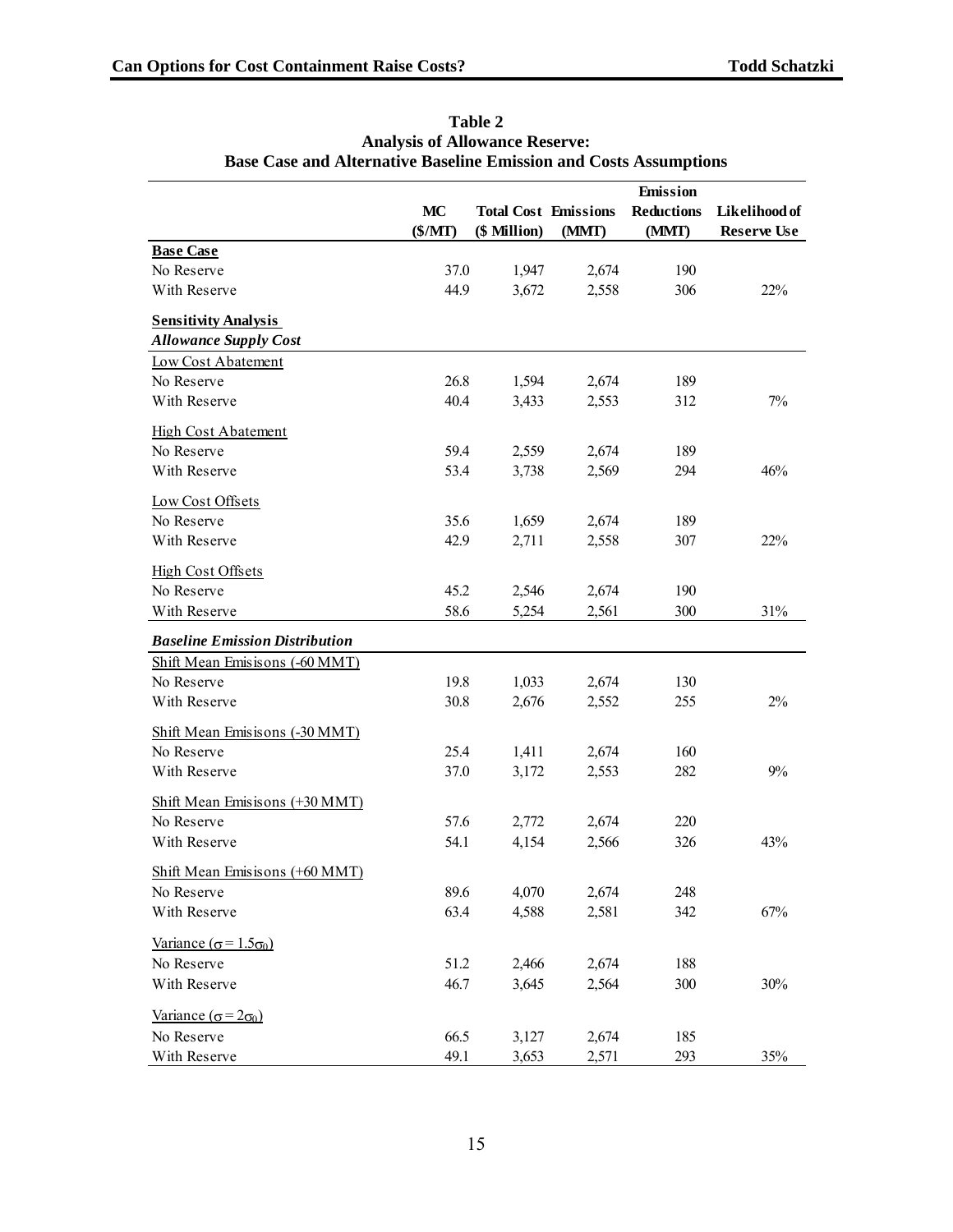

**F igure 6 California GHG Cap-and-Trade System:** 

When considering the results in Table 2, it is important to remember that the reserve policy does not have a uniform impact regardless of economic conditions. Instead, the impact on prices and emissions varies with the underlying economic conditions. When emission reduction costs are low, the reserve policy makes the cap-and-trade program more stringent because the increase in cap-stringency outweighs the greater flexibility to use offsets. However, when costs are high, the policy makes the capand-trade program less stringent; on balance, costs are lowered by the expanded emission reduction opportunities. This shift in equilibrium outcomes has several important consequences. First, as discussed previously, if adjustments to cap stringency are negatively correlated with costs (i.e., the cap is relaxed (tightened) when costs are high (low)), the net benefits increase by reducing differences between marginal benefits and marginal costs. Second, as shown in Figure 6, CARB's reserve policy reduces the variance of price/cost outcomes. This may lower abatement costs by reducing the uncertainty of investment returns. Third, the estimates of expected prices and total costs in Table 2 reflect an aggregation across outcomes with equal weighting of alternative price and cost outcomes. However, the broader welfare consequences of high prices may be disproportionately large compared to outcomes when prices are low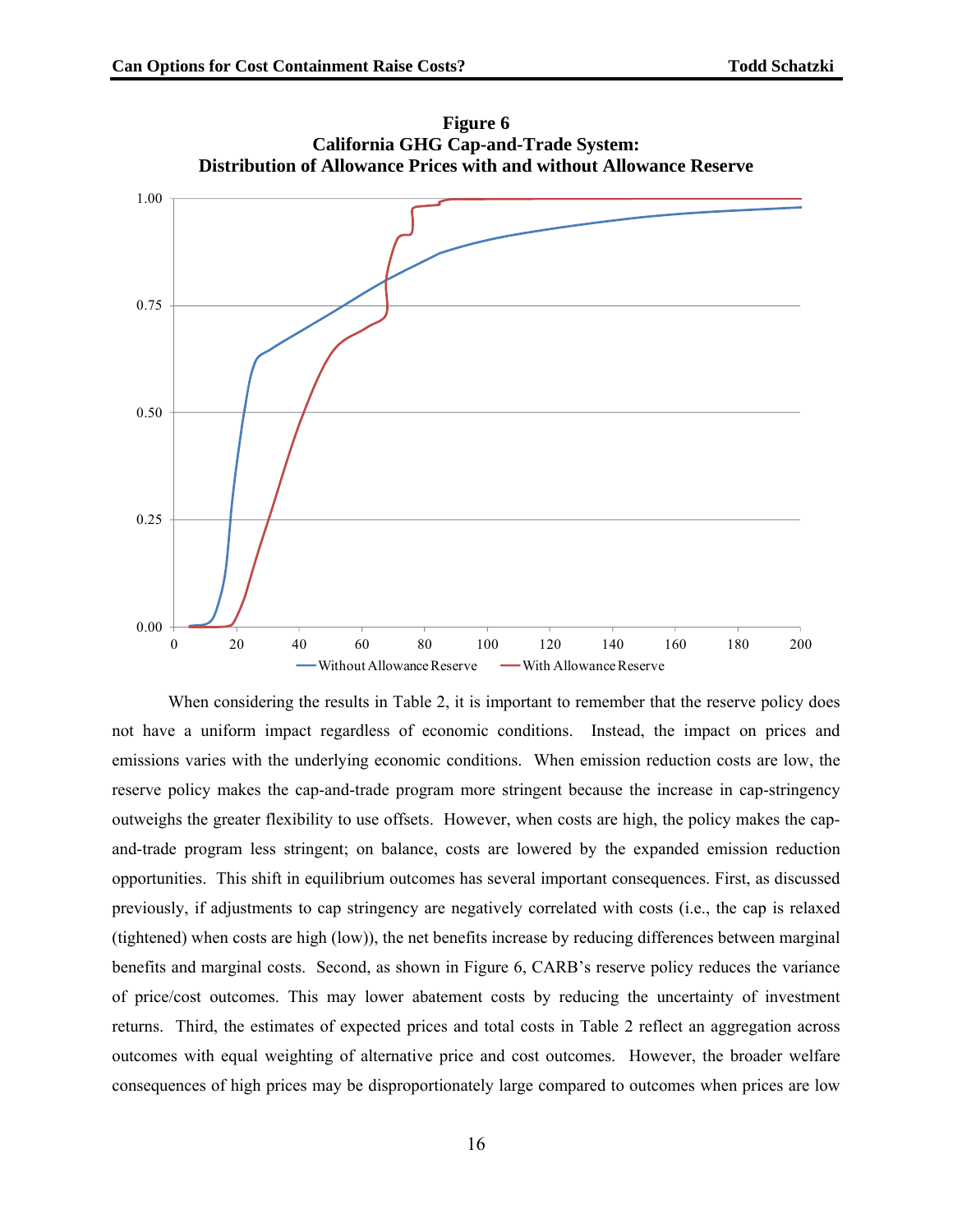- that is, there may be non-linear effects that suggest avoiding high allowances prices is particularly valuable. Such policy preferences may emerge due to non-linear general equilibrium effects, or risk aversion. While recognizing the potential for these non-linear effects, our analysis does not consider nonlinear weightings of costs or benefits.

#### *Uncertainty Regarding Baseline Emissions, Abatement Costs and Supply Costs*

Base case results reflect uncertainty about baseline emissions. However, there is significant uncertainty about many of the parameters used in this analysis, including the distribution of baseline emissions and the underlying supply of GHG abatement and offsets. To examine these assumptions, market outcomes are estimated under alternative assumptions listed in Table 3, with results provided in Table 2.

| Case                           | <b>Description</b>                                                                                                    |
|--------------------------------|-----------------------------------------------------------------------------------------------------------------------|
| <b>Base Case</b>               | MAC and offset supply curves based on CARB (2010); offset limits<br>and reserve triggers based on Proposed Regulation |
| Low Cost                       | MAC lower than Base Case (abatement 20% greater at any given<br>price)                                                |
| <b>High Cost</b>               | MAC lower than Base Case (abatement 20% less at any given price)                                                      |
| Low Cost Offsets               | Alternative offset supply curve: $q_t = (p_t - 4)/0.5$                                                                |
| Limited Offsets                | Alternative offset supply curve: $q_t = p_t - 18$                                                                     |
| Mean of Baseline Emissions     | $\mu = \mu_0 + \Delta \mu$ , $\Delta \mu \in {\pm 30, \pm 60} M M T C O_2 e$                                          |
| Variance of Baseline Emissions | Standard deviation of baseline emissions: $\sigma = 0.75(E_h - E_l)$ and<br>$\sigma = 1.0 (E_h - E_l)$                |

**Table 3 Sensitivity Analyses – Alternative Distribution and Cost Assumptions** 

As shown by Table 2, the sensitivity analyses results in a wide variation in market outcomes, with expected prices ranging from \$20 to \$89 per MT without the reserve policy, and \$31 to \$63 per MT with the reserve policy. The narrower range of prices with the reserve policy in place illustrates that the reserve policy reduces the variance of market outcomes by raising prices when costs are low and lowering prices when costs are high. Table 2 also shows that the reserve policy impact on expected prices depends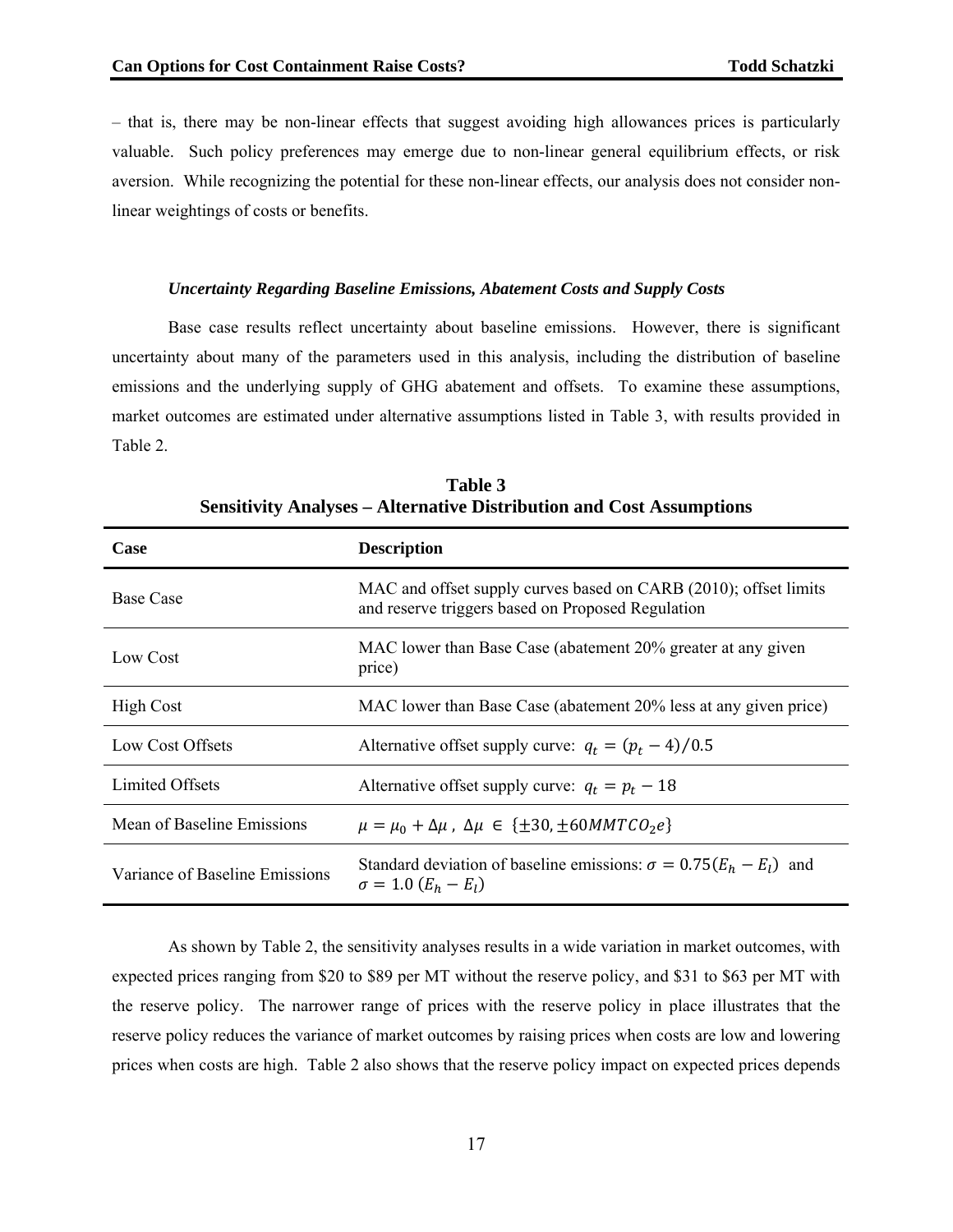on these baseline assumptions. In particular, the reserve policy lowers expected prices as abatement costs, baseline emissions, and the variance of baseline emissions are higher.

With higher abatement costs or baseline emissions, both of which effectively increase the stringency of the cap-and-trade policy, the reserve policy lowers expected allowance prices. The mechanism for this response is relatively simple: with higher allowance prices, the reserve is used more frequently and thus provides greater price mitigation, as measured by the difference in allowance prices with and without the reserve. Several scenarios illustrate this effect, including the High Cost MAC scenario and scenarios with higher Mean Baseline Emissions  $(+30 \text{ and } +60 \text{ MMTCO}_2e)$ . In the base case, emissions  $+ 60$  MMTCO<sub>2</sub>e). the reserve increases expected allowance prices by about \$8 per MT (\$44.9 – \$37.0 per MTCO<sub>2</sub>e). However, with higher-cost market conditions, the reserve lowers expected prices by \$6 per MT (the High Cost scenario), \$4 per MT (mean baseline emissions  $+30$  MMTCO<sub>2</sub>e), and \$27 per MT (mean baseline

The results also show that a reserve policy becomes more beneficial when there is greater uncertainty about factors that affect abatement costs. Because the reserve acts like a financial option, by releasing allowance when prices reach the trigger prices, its economic value increases when there is greater uncertainty about potential market outcomes. In this context, the price mitigation provided by the reserve policy increases as baseline emissions become more uncertain (i.e., higher standard deviation). As shown in Table 2, the reserve policy lowers prices by \$4 and \$17 per MT when the standard deviation of baseline emissions is increased 50% and 100%, respectively. The optionality offered by the reserve is also illustrated by the likelihood that some allowances will be drawn from the reserve. While there is a 22% likelihood that the reserve will be used under base case assumptions, this likelihood increases to respectively. Similarly, the likelihood that the reserve is exhausted increases to 0.9% and 3.8% when the standard deviation of baseline emissions is increased by 50% and 100%, respectively. 30% and 35% when the standard deviation of baseline emissions is increased by 50% and 100%,

Information on the likelihood that the reserve is exhausted can also inform decisions about the quantity of allowances to be placed in the reserve, particularly when there is no replenishment and the reserve is created by increasing the cap's stringency (i.e., reducing the quantity of allowances available for com pliance.) Under these circumstances, the size of the reserve needs to reflect a balance of sensitivity analysis. In all but one sensitivity analysis reported in Table 2, the likelihood that the reserve competing factors. If made too large, the reserve may unnecessarily increase costs (although reductions in benefits would be achieved.) If made too small, the reserve may become exhausted, and thus fail to fully mitigate costs under many circumstances. The analysis of CARB's reserve policy suggests that the likelihood that the reserve is exhausted is fairly low, even when adjusted for factors considered in the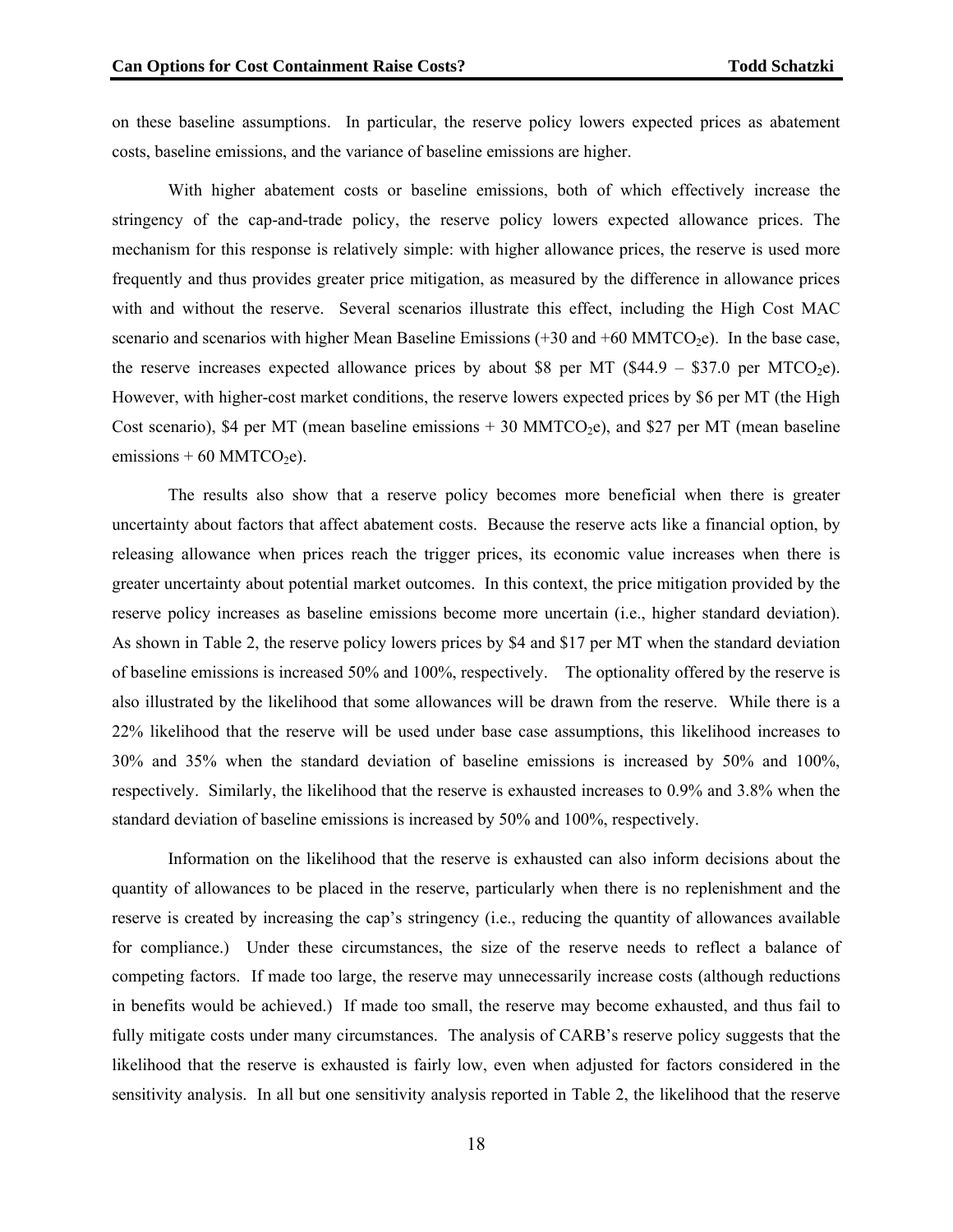is exhausted in less than 1%. In this one scenario, where the variance is twice the base case assumption (i.e., "Variance ( $\sigma = 2\sigma_a$ )"), the likelihood that the reserve is exhausted is less than 4%.

and-trade program costs to market conditions in the offset market. In contrast to the impact of increased abatement costs, increasing offset costs tends to reduce the price mitigation provided by the reserve policy. This effect occurs because CARB has increased reliance on the offset market through the compensatory increase in offset limits (from 4% to 8%) provided when increasing cap stringency (when filling the allowance reserve.) Because of these changes, a larger quantity of allowances is purchased when the reserve is in place, thus raising prices disproportionately when the reserve is in place. For example, higher-cost offsets increase prices regardless of whether the reserve is implemented, although the price increase is greater with the reserve in place (\$13 per MTCO<sub>2</sub>e) than without (\$8 per MTCO<sub>2</sub>e); as a result, the gap between expected prices with and without the reserve widens with higher offset costs. On balance, the reserve policy has increased the sensitivity of the cap-

In all sensitivities, expected totals costs and emission reductions are greater with the reserve, and expected emissions are lower. Expected total emissions decrease by 94 to 123 MT with the reserve in place across the sensitivities evaluated. Because implementation of the allowance reserve never actually relaxes program stringency, but only shifts the source of emission reductions, this result is not surprising. By contrast, the allowance reserve could, in principle, reduce expected total costs if abatement costs (or baseline emissions) were so high that the opportunity to use lower-cost offsets compensated for the increase in program stringency. Under base case cost assumptions, this only occurs when cumulative  $(2012-2020)$  baseline emissions rise to over 2,950 MMTCO<sub>2</sub>e, which has a 4% likelihood of occurring under our base case assumptions. Across the alternative assumptions used in the scenarios, expected total costs are 13% to 160% greater with the reserve in place. Consequently, although the effect of California's allowance reserve on expected prices (and marginal costs) is sensitive to assumptions, the impact on total costs and emissions is directionally consistent across all scenarios.

#### *Alternative Reserve Designs*

The design of CARB's GHG reserve policy introduces particular tradeoffs between economic costs and environmental benefits given other market conditions. Certain modifications to this design could alter these tradeoffs, thus reaching different welfare outcomes. To better understand these design issues and the tradeoffs they introduce, several alternative policies, summarized in Table 4, are evaluated. Results are presented in Table 5.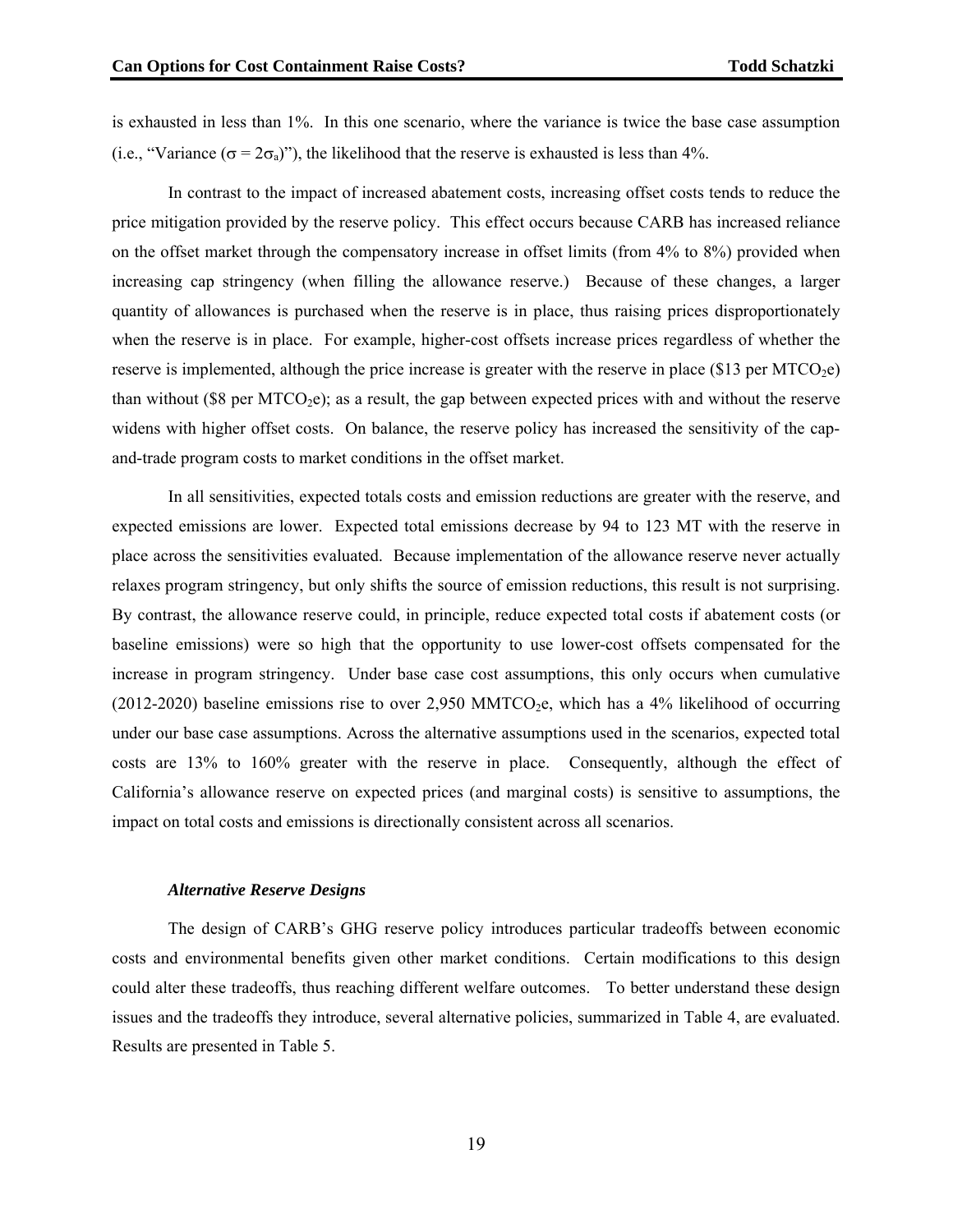# **Table 4**

# **Sensitivity Analyses – Alternative Baseline Emission Distribution and Cost Assumptions**

| Case                     | <b>Description</b>                                                                                                                           |
|--------------------------|----------------------------------------------------------------------------------------------------------------------------------------------|
| $Reserves = Offsets$     | The quantity of allowances in the reserve equals the incremental<br>increase in the offset use limit (4% of cap or 107 MMTCO <sub>2</sub> e) |
| 50% of Reserves from Cap | Reserve is 123.5 MMT with 50% of allowances from the cap<br>(emission budgets); offset use limits is set at $6\%$                            |
| 0% of Reserves from Cap  | Reserve is 123.5 MMT with 0% from allowances from the cap<br>(emission budgets); offset use limits is set at $4\%$                           |
| Replenishment            | Reserve is initially filled with 41 MMT from the baseline, and the<br>subsequently replenished through offset purchases                      |

One alternative is a policy in which the reduction in compliance budgets from creating the reserve equals the increase in the limit on offset use. Specifically, a policy is analyzed in which the quantity of allowances in the reserve (and the reduction in allowance budgets) is 107 MMT (rather than 123.5  $MMTCO<sub>2</sub>e$ ), which equals the increase in the offset use limit in CARB's reserve policy (see "Reserves = Offsets" in Tables 5 and 6.) This reduction in reserve size lowers expected prices from \$45 to \$40 per MTCO2e, but the expected price when the reserve is in place still exceeds the expected price absent the reserve ( $$37$  per MTCO<sub>2</sub>e.) Despite the smaller reserve, the likelihood that the reserve is exhausted is still less than 0.1%.

| <b>Analysis of Allowance Reserve:</b><br><b>Base Case and Alternative Baseline Emission and Allowance Supply Costs</b> |              |                |                                      |                                               |                                            |  |
|------------------------------------------------------------------------------------------------------------------------|--------------|----------------|--------------------------------------|-----------------------------------------------|--------------------------------------------|--|
|                                                                                                                        | MC<br>(S/MI) | (\$ Million)   | <b>Total Cost Emissions</b><br>(MMI) | <b>Emission</b><br><b>Reductions</b><br>(MMI) | <b>Likelihood of</b><br><b>Reserve Use</b> |  |
| <b>Base Case</b><br>No Reserve<br>With Reserve                                                                         | 36.9<br>44.9 | 1,947<br>3.672 | 2,674<br>2,558                       | 190<br>306                                    | 22%                                        |  |
| Alternative Reserve Designs<br>$Reserves = Offsets$                                                                    | 40.4         | 3,401          | 2,571                                | 293                                           | $14\%$                                     |  |
| 50% of Reserves from Baseline                                                                                          | 38.5         | 2,601          | 2.618                                | 246                                           | 18%                                        |  |
| 0% of Reserves from Baseline                                                                                           | 32.1         | 1,745          | 2,678                                | 187                                           | 14%                                        |  |
| With Replenishment                                                                                                     | 36.0         | 2,425          | 2,636                                | 230                                           | 16%                                        |  |

| <b>Table 5</b>                                                               |
|------------------------------------------------------------------------------|
| <b>Analysis of Allowance Reserve:</b>                                        |
| <b>Base Case and Alternative Baseline Emission and Allowance Supply Cost</b> |
|                                                                              |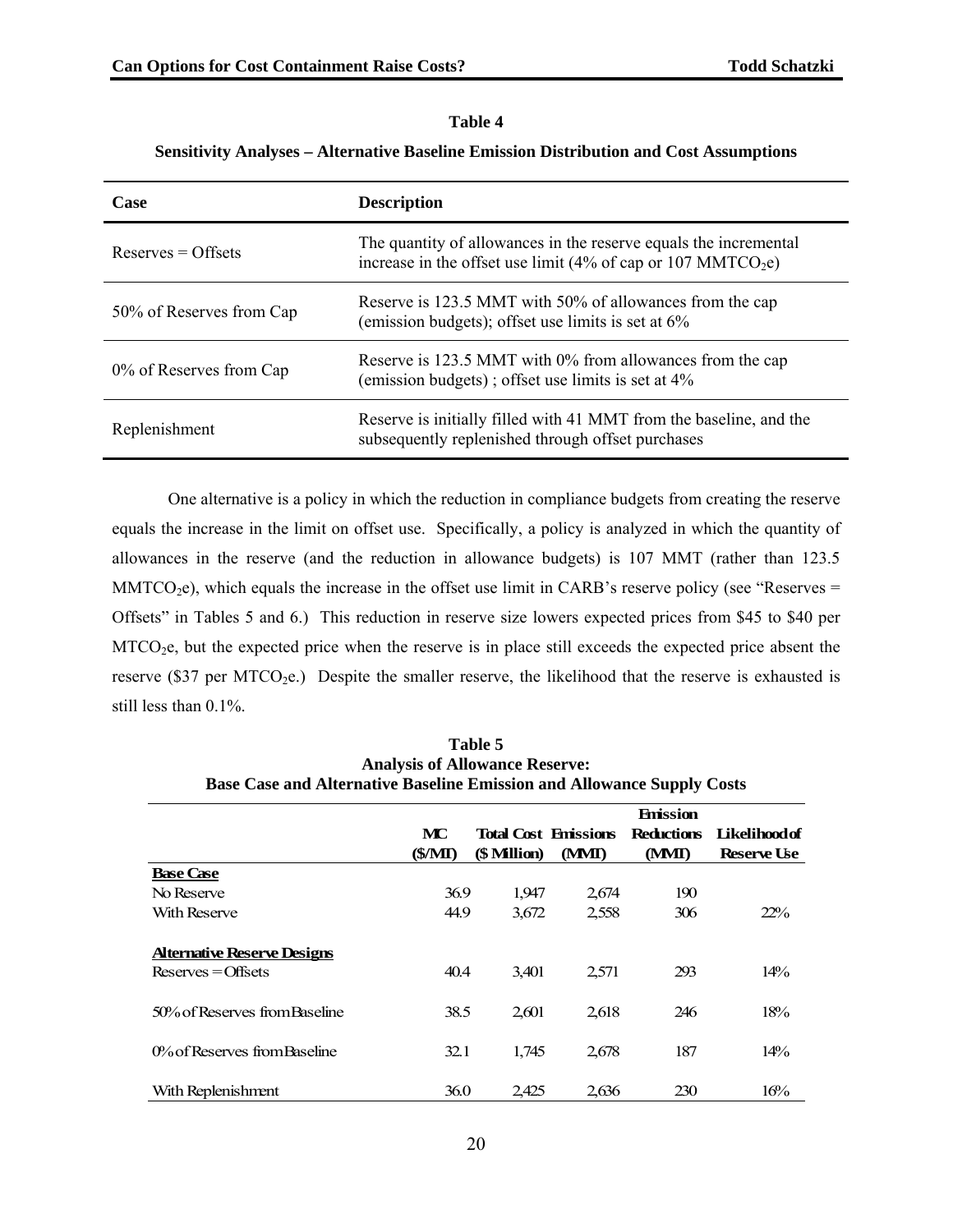Another policy alternative would allow a portion of the GHG reserve to be filled with "free" allowances – that is, without reductions in the allowance budgets used for compliance. By allowing some free allowances, this alternative introduces a tradeoff between environmental criteria: while emissions may exceed predetermined caps (under certain market conditions), the policy may still improve environmental outcomes when measured by *expected* emissions. Two scenarios are examined in which either  $50\%$  or  $0\%$  of the reserve is filled with allowances from under the cap. As the portion of the reserve taken from emission budgets declines, expected prices, total costs and emission reductions all decline, and expected emissions increase. Expected prices with the reserve policy fall from \$45 per MT in the base case to \$38 and \$32 per MT with 50% and 0% of the reserve filled from the cap, respectively. With 50% of the reserve filled from the cap, expected total costs decline by 29% (from \$3.7 billion to \$2.6 billion). With 0% of the reserve filled from the cap, expected total costs are \$1.7 billion, or 10% below prices without the reserve.

50% to fill the reserve, aggregate emissions will increase only when more than 50% of the reserve is used. While these alternatives lower costs, they also increase emissions relative to a reserve filled completely with allowances from the cap. When 50% of the reserve allowances are taken from compliance budgets, expected total emissions are 60 MMT higher than CARB's reserve policy, but are still 57 MMT below the AB 32 cumulative target (as specified by CARB). Under base case assumptions, there is less than a 1% likelihood that this occurs; under the most conservative assumptions (i.e., Variance  $(\sigma = 2\sigma_a)$ ), there is a 12% likelihood that this occurs. Despite introducing the potential for emissions to exceed the AB 32 cumulative target, this happens infrequently; while compliance budgets are reduced by

When the cap is not adjusted at all ("0% of Reserves from Baseline"), expected emissions are 4 MMT greater than the cumulative target, comparable to a 0.2% increase in expected emissions.<sup>30</sup> There is a 14% likelihood that the reserve will be utilized (under base case assumptions), which would result in increased emissions (compared to the program without the reserve.) Thus, while emissions will exceed the pre-determined target when the reserve is used, the increase in expected emissions is relatively small. However, this conclusion is sensitive to baseline assumptions. As shown in Table 6, which reports results of sensitivity analyses for the "0% of Reserves from Baseline" policy, these impacts vary widely in terms of cost and environmental impacts.

Analysis of these scenarios illustrates that the choice of policy criteria for measuring environmental performance has consequences for program design, and thereby for policy outcomes. CARB's reserve policy reflects the decision to use a strict measure of environmental performance, in

 $30$  The difference in expected emission reductions (with and without the reserve) may differ from the difference in emissions since emission reductions are measured relative to a varying baseline.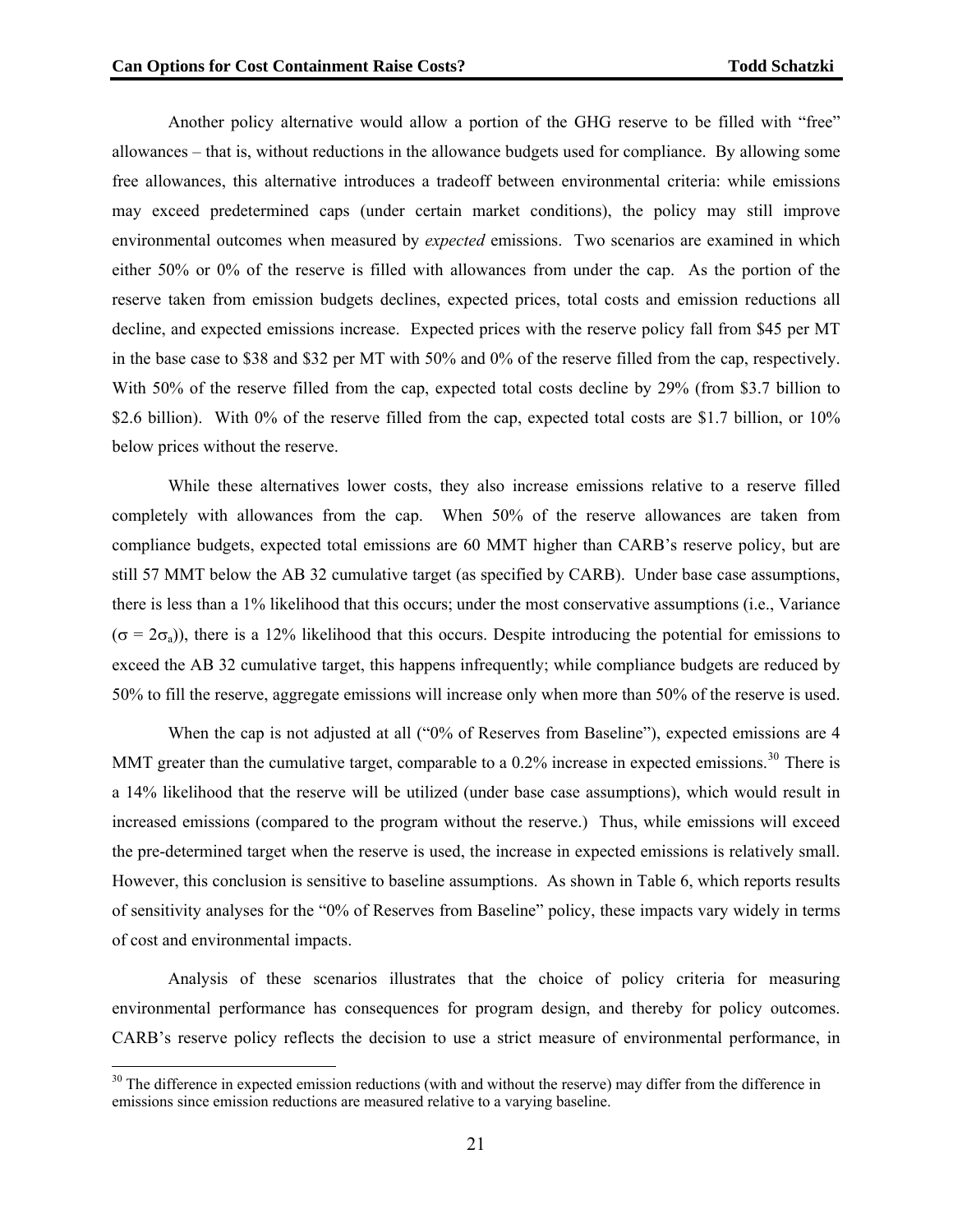which e missions are *never* permitted to exceed established targets, but can fall below these targets. As a consequence of this choice, the reserve policy improves environmental performance when measured by *expected* emissions. While potentially welfare enhancing, this improvement in environmental outcomes seems to be an unintended outcome of a policy aimed at "cost containment". However, relying on a different set of environmental and cost criteria could lead to policies with preferred balances between environmental and cost outcomes.

# **Table 6 Analysis of Allowance Reserve: Scenario: 0% of Reserves from Cap Base Case and Alternative Baseline Emission and Costs Assumptions**

|                                                       |        |                             |       | <b>Emission</b>   |                      |
|-------------------------------------------------------|--------|-----------------------------|-------|-------------------|----------------------|
|                                                       | MC     | <b>Total Cost Emissions</b> |       | <b>Reductions</b> | <b>Likelihood of</b> |
|                                                       | (S/MI) | (\$ Million)                | (MMI) | (MMI)             | <b>Reserve Use</b>   |
| <b>Base Case</b>                                      |        |                             |       |                   |                      |
| No Reserve                                            | 36.9   | 1,947                       | 2,674 | 190               |                      |
| <b>With Reserve</b>                                   | 44.9   | 3,672                       | 2,558 | 306               | 54%                  |
| <b>Sensitivity Analysis</b>                           |        |                             |       |                   |                      |
| <b>Baseline Emission Distribution</b>                 |        |                             |       |                   |                      |
| <b>Shift Mean Finisisons (-60 MMI)</b>                |        |                             |       |                   |                      |
| No Reserve                                            | 19.1   | 1,034                       | 2.674 | 130               |                      |
| <b>With Reserve</b>                                   | 18.8   | 1,024                       | 2,675 | 130               | $1\%$                |
| Shift Mean Emisisons (-30 MMI)                        |        |                             |       |                   |                      |
| No Reserve                                            | 25.1   | 1,409                       | 2,674 | 160               |                      |
| <b>With Reserve</b>                                   | 23.9   | 1,358                       | 2,676 | 159               | $5\%$                |
| <b>Shift Mean Emisisons (+30 MMI)</b>                 |        |                             |       |                   |                      |
| No Reserve                                            | 57.6   | 2,771                       | 2,674 | 219               |                      |
| <b>With Reserve</b>                                   | 43.3   | 2,158                       | 2,684 | 211               | 31%                  |
| <b>Shift Mean Emisisons (+60 MMI)</b>                 |        |                             |       |                   |                      |
| No Reserve                                            | 89.6   | 4,070                       | 2,674 | 248               |                      |
| <b>With Reserve</b>                                   | 55.4   | 2,554                       | 2,696 | 229               | 54%                  |
| Variance $(\sigma = 1.5\sigma_0)$                     |        |                             |       |                   |                      |
| No Reserve                                            | 50.8   | 2,465                       | 2,674 | 188               |                      |
| With Reserve                                          | 35.9   | 1,789                       | 2,684 | 182               | 23%                  |
| <u>Variance</u> ( $\sigma$ =2 $\sigma$ <sub>0</sub> ) |        |                             |       |                   |                      |
| No Reserve                                            | 66.0   | 3,127                       | 2,674 | 185               |                      |
| <b>With Reserve</b>                                   | 39.9   | 1,891                       | 2,690 | 180               | 29%                  |

such as CARB's program, which fills the reserve only once at the outset of the program for the entire 2012 to 2020 period. As discussed above, this approach creates a challenge for policymakers given A final policy alternative allows the reserve to become replenished as it becomes depleted. This policy potentially mitigates some of these tradeoffs between cost and emissions confronted by policies,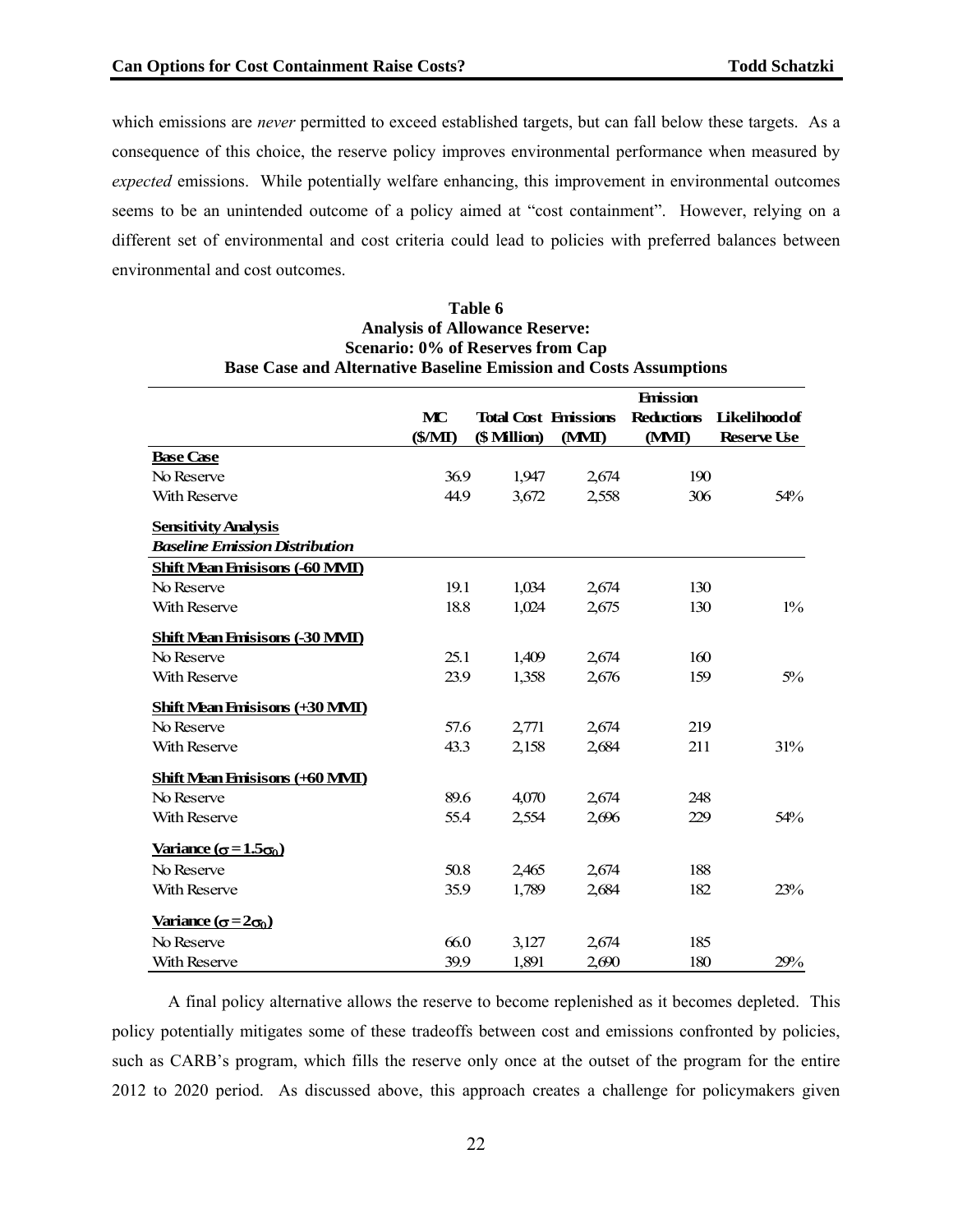uncertainty about future costs, and tradeoffs between a reserve that is too large, thus unnecessarily raising costs, and one that is too small, thus providing too little price mitigation. To assess the potential for reserve replenishment, an alternative reserve design is designed in which: (1) one-third (41 MMTCO<sub>2</sub>e) of the reserve is initially filled from the cap; (2) the remaining two-thirds of the reserve is filled with allowances through offsets purchases, if needed; and  $(3)$  the offset use limit is raised by 41 MMTCO<sub>2</sub>e. This approach provides the same level of price mitigation and maintains strict environmental integrity (since emissions will not exceed the cumulative CARB target), but accomplishes these goals with a smaller initial increase in cap stringency. With replenishment, expected prices with the reserve policy decline from \$45 to \$37 per MTCO<sub>2</sub>e, which is about equal to expected prices without the reserve. Replenishment also reduces total costs by  $34\%$ , while expected emissions are still 38 MMTCO<sub>2</sub>e, lower than the CARB cumulative target. Thus, an allowance incorporating greater flexibility to adjust its size to economic need offers an opportunity to lower costs while meeting environmental criteria.

# **Conclusion**

 Cost containment has become an increasingly important element of cap-and-trade design. However, measures aimed at cost containment potentially draw upon increasingly complex approaches in an effort to balance environmental and cost outcomes. In these cases, careful assessment of these cost and environmental outcomes becomes increasingly important, since economic and environmental outcomes may depend on particular design details. As our analysis of California's allowance reserve illustrated, failure to perform such careful assessments could lead to unintended outcomes.